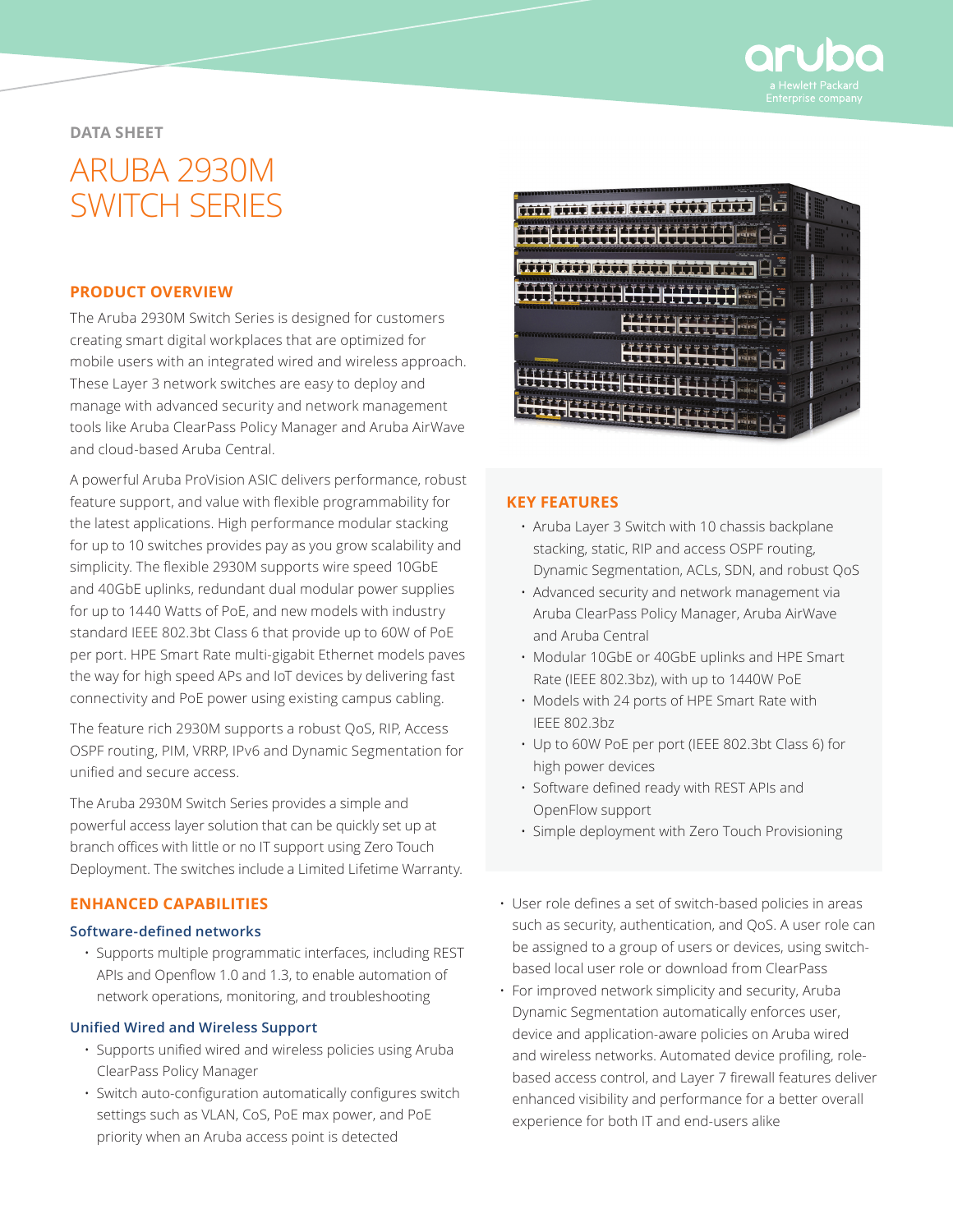• Dynamic Segmentation provides a secure tunnel that transports network traffic on a per-port or per-user role basis to an Aruba Controller. In a per-user role Tunnel Node, users are authenticated by the ClearPass Policy Manager which directs traffic to be tunneled to an Aruba controller or switch locally

## **Quality of Service (QoS)**

- Traffic prioritization (IEEE 802.1p) for real-time classification into eight priority levels mapped to eight queues
- Layer 4 prioritization based on TCP/UDP port numbers
- Class of Service (CoS) sets the IEEE 802.1p priority tag based on IP address, IP Type of Service (ToS), Layer 3 protocol, TCP/UDP port number, source port, and DiffServ
- Rate limiting sets per-port ingress enforced maximums and per-port, per-queue minimums
- Large buffers provide graceful congestion management
- Unknown Unicast Rate Limiting throttles unicast packets with unknown destination addresses and limits flooding on the VLAN

## **Connectivity**

- HPE Smart Rate multi-gigabit (IEEE 802.3bz) Ethernet supports high speed wireless access points. Flexible configurations include:
	- **-** Switch with 24 Smart Rate ports supporting high power IEEE 802.3bt Class 6 (60W)
	- **-** Switch with 40 gigabit ports and 8 Smart Rate ports supporting high power IEEE 802.3bt Class 6 (60W)
	- **-** All 2930M switches support optional 4 port Smart Rate module
- Flexible 10 Gbps Ethernet connectivity—Modular 4 port 10 Gigabit (SFP+) available
- Models with IEEE 802.3bt Class 6 PoE provides up to 60 W per port for IEEE 802.3bt compatible devices
- 40 Gbps Uplink port connectivity—Modular 40 Gbps QSFP+ port available
- Auto-MDIX provides automatic adjustments for straight-through or crossover cables on all 10/100 and 10/100/1000 ports
- IEEE 802.3at Power over Ethernet (PoE+) provides up to 30 W per port that allows support of the latest PoE+-capable devices such as IP phones, wireless access points, and security cameras, as well as any IEEE 802.3af-compliant end device; eliminates the cost of additional electrical cabling and circuits that would otherwise be necessary in IP phone and WLAN deployments
- Support for pre-standard PoE detects and provides power to pre-standard PoE devices
- $\cdot$  IPv6
	- **-** IPv6 host enables switches to be managed in an IPv6 network
	- **-** Dual stack (IPv4 and IPv6) transitions from IPv4 to IPv6, supporting connectivity for both protocols
	- **-** MLD snooping forwards IPv6 multicast traffic to the appropriate interface
	- **-** IPv6 ACL/QoS supports ACL and QoS for IPv6 network traffic
	- **-** IPV6 Routing supports Static, RIPng and OSPFv3 protocols
	- **-** Security provides RA guard, DHCPv6 protection, dynamic IPv6 lockdown, and ND snooping

## **Performance and Efficiency**

- Energy-efficient design
	- **-** 80 PLUS Gold and Platinum Certified power supplies increase power efficiency and savings
	- **-** Energy-efficient Ethernet (EEE) support reduces power consumption in accordance with IEEE 802.3az
- Designed with the latest Aruba Provision ASIC, providing very low latency, increased packet buffering, and adaptive power consumption
- Selectable queue configurations allows for increased performance by selecting the number of queues and associated memory buffering that best meet the requirements of the network applications
- Stacking Topology
	- **-** High Performance stacking—up to 100 Gbps of stacking throughput per switch. Each 2-port stacking module can support up to 25 Gbps in each direction per port.
	- **-** Ring topology—Supports up to 10 member stack
	- **-** Virtualized Switching Provides simplified management as the switches act as a single chassis when stacked

#### **Convergence**

- IP multicast snooping and data-driven IGMP automatically prevent flooding of IP multicast traffic
- LLDP-MED (Media Endpoint Discovery) defines a standard extension of LLDP that stores values for parameters such as QoS and VLAN to configure automatically network devices such as IP phones
- IEEE 802.1AB Link Layer Discovery Protocol (LLDP) facilitates easy mapping using network management applications with LLDP automated device discovery protocol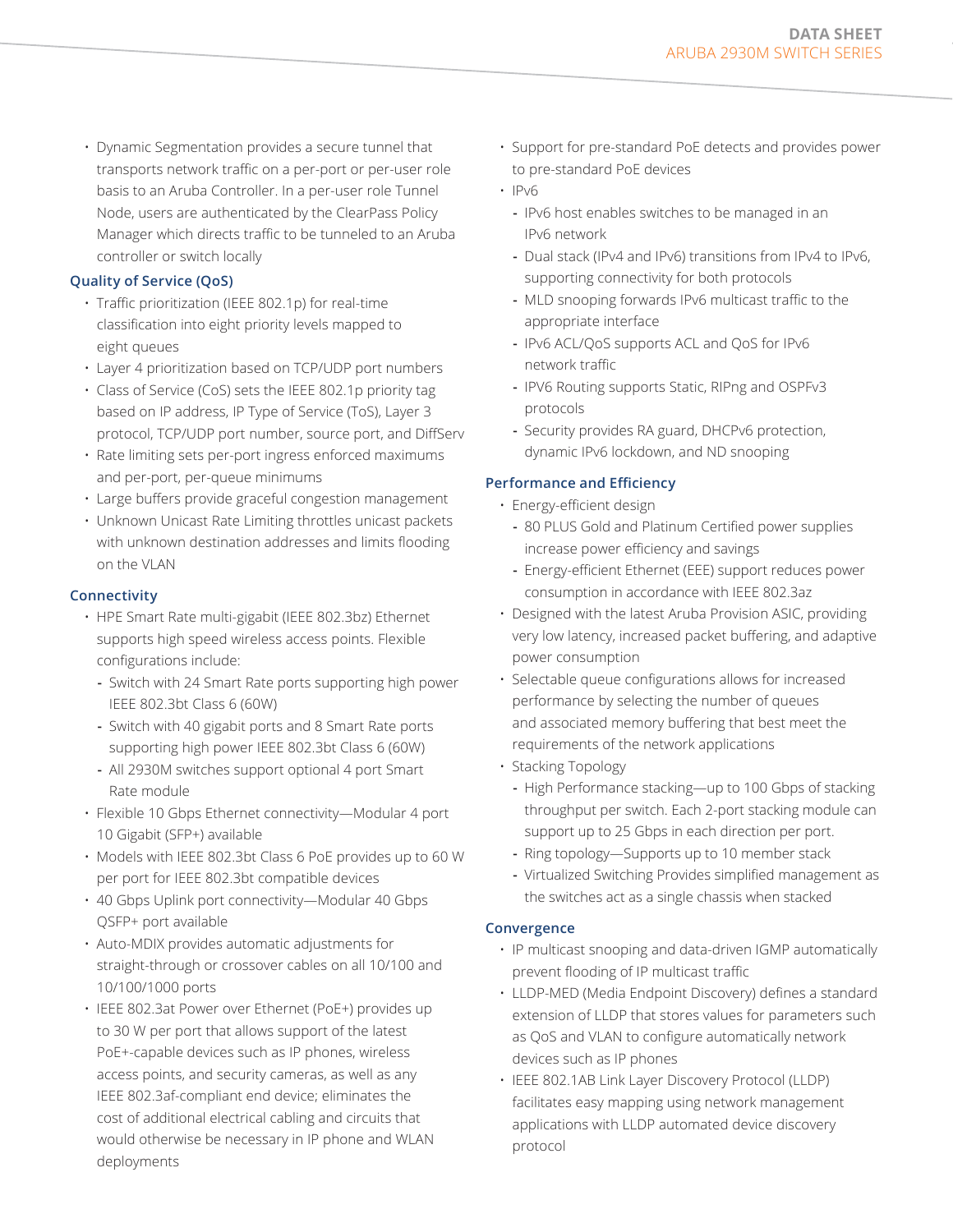- PoE and PoE+ allocations support multiple methods (automatic, IEEE 802.3 at dynamic, LLDP-MED fine grain, IEEE 802.3af device class, or user-specified) to allocate and manage PoE/PoE+ power for more efficient energy savings
- PoE Class 6 allocations support increased dynamic power up to 60W with new IEEE 802.3bt LLDP type, length, and value (TLV) information extended to 29 octets
- Local MAC Authentication assigns attributes such as VLAN and QoS using locally configured profile that can be a list of MAC prefixes
- IP multicast routing includes PIM sparse and dense modes to route IP multicast traffic
- Protocol Independent Multicast for IPv6 supports one-tomany and many-to-many media casting use cases such as IPTV over IPv6 networks

## **Resiliency and high availability**

- Virtual Router Redundancy Protocol (VRRP) allows groups of two routers to back each other up dynamically to create highly available routed environments in IPV4 and IPV6 networks
- IEEE 802.1s Multiple Spanning Tree provides high link availability in multiple VLAN environments by allowing multiple spanning trees; provides legacy support for IEEE 802.1d and IEEE 802.1w
- IEEE 802.3ad link-aggregation-control protocol (LACP) and port trunking supports up to 60 static and dynamic trunks with each trunk having up to eight links (ports) per static trunk
- SmartLink provides easy-to-configure link redundancy of active and standby links
- Dual Hot Swappable Power Supplies
	- **-** Increased Resiliency provides secondary power supply to enable complete switch power redundancy in case or power line or supply failure
	- **-** Increased PoE Power provides secondary power supply to increase the total available PoE power

# **Simplified Configuration and Management**

- Aruba Central cloud-based management platform offers simple, secure and cost effective way to manage switches
- Zero-Touch-Provisioning (ZTP) simplifies installation of the switch infrastructure using Aruba Activate or DHCP-based process with AirWave and Central Network Management
- Flexible management with same hardware Supports both cloud-based Central and on-premise AirWave with the same hardware ensuring change management platform without ripping and replacing switching infrastructure
- Built-in programmable and easy to use REST API interface provides configuration automation for campus networks
- Out-of-band Ethernet management port enables management on a separate physical management network, and keeps management traffic segmented from network data traffic
- SNMPv1, v2, and v3 provide complete support of SNMP; provide full support of industry-standard Management Information Base (MIB) plus private extensions; SNMPv3 supports increased security using encryption

## **Manageability**

- Dual flash images provides independent primary and secondary operating system files for backup while upgrading
- Friendly port names allow assignment of descriptive names to ports
- Find-Fix-Inform feature finds and fixes common network problems automatically, then informs administrator
- Supports multiple configuration files to be stored to a flash image
- RMON, XRMON, and sFlow provide advanced monitoring and reporting capabilities for statistics, history, alarms, and events
- Troubleshooting ingress and egress port monitoring enable more efficient network problem solving
- Unidirectional link detection (UDLD) monitors the link between two switches and blocks the ports on both ends of the link if the link goes down at any point between the two devices
- Power down mode delivers power savings by allowing the switch to power down most of the switch, except a clock which will boot up the switch when scheduled.

# **Layer 2 switching**

- IEEE802.1ad QinQ—Increases the scalability of an Ethernet network by providing a hierarchical structure; connects multiple LANs on a high-speed campus or metro network
- VLAN Support and Tagging supports IEEE 802.1Q (4094 VLAN IDs) and 2K VLANs simultaneously
- Jumbo packet support improves the performance of large data transfers; supports frame size of up to 9220 bytes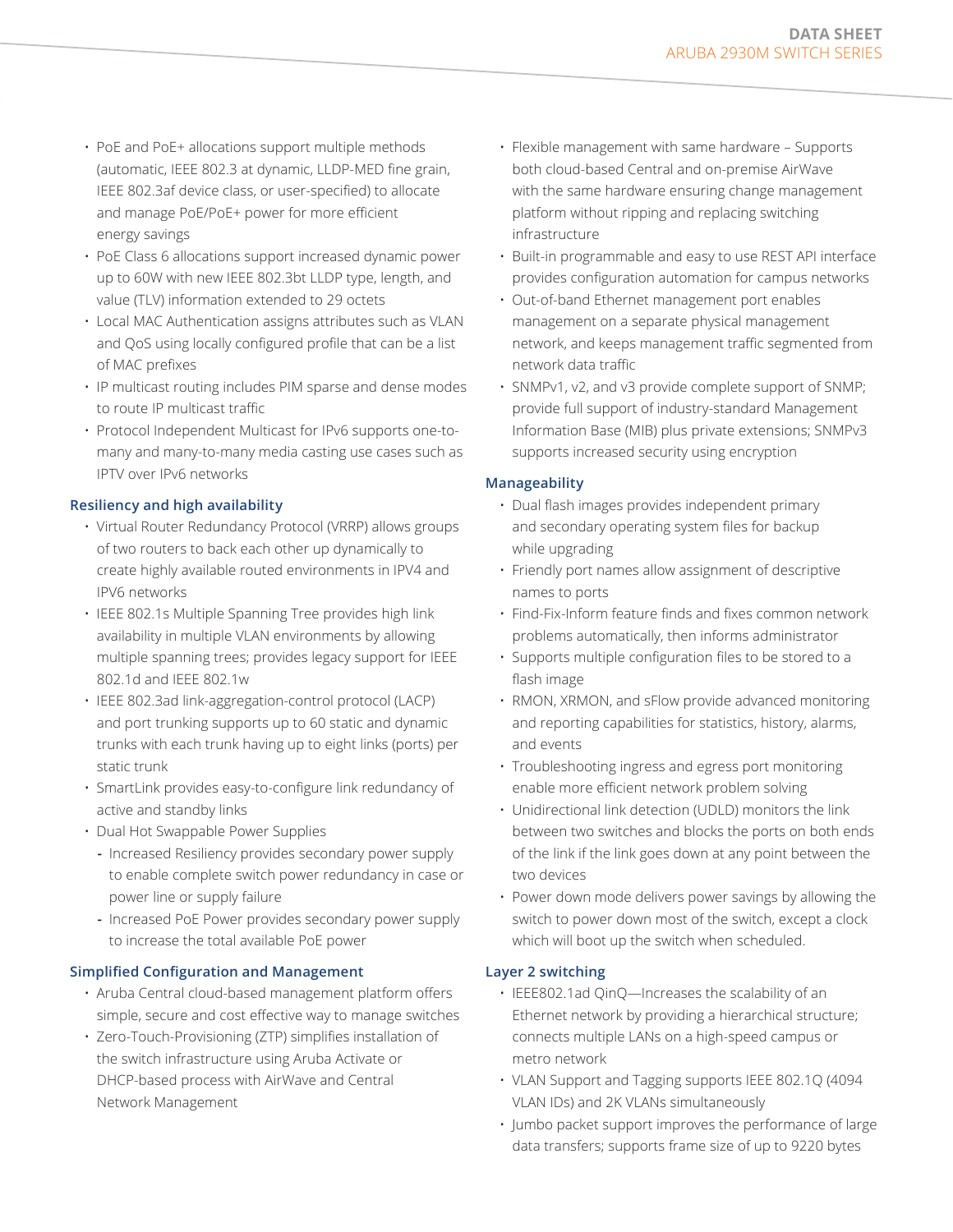- IEEE 802.1v protocol VLANs isolate select non-IPv4 protocols automatically into their own VLANs
- Rapid Per-VLAN Spanning Tree (RPVST+) allows each VLAN to build a separate spanning tree to improve link bandwidth usage; is compatible with PVST+
- GVRP and MVRP allows automatic learning and dynamic assignment of VLANs
- VxLAN encapsulation (tunneling) protocol for overlay network that enables a more scalable virtual network deployment
- IEEE 1588v2 Transparent Clock Mode1-step and end to end delay mode support critical timing Applications

## **Layer 3 services**

• DHCP server centralizes and reduces the cost of IPv4 address management

## **Layer 3 routing**

- Static IP routing provides manually configured routing; includes ECMP capability
- Routing Information Protocol (RIP) provides RIPv1, RIPv2, and RIPng routing
- Access OSPF provides OSPFv2 and OSPFv3 protocols for routing between access and the next layer on the LAN. One OSPF area and up to eight interfaces are supported.
- Policy-based routing uses a classifier to select traffic that can be forwarded based on policy set by the network administrator (limited to 16 next-hop routes)

## **Security**

- Multiple user authentication methods
	- **-** Uses an IEEE 802.1X supplicant on the client in conjunction with a RADIUS server to authenticate in accordance with industry standards
	- **-** Supports web-based authentication
	- **-** Supports MAC-based client authentication
- TPM-based Security
	- **-** Includes a Trusted Platform Module (TPM) for secure hardware-based generation and storage of cryptographic keys that can be used for a variety of authentication purposes
- Authentication flexibility
	- **-** Multiple IEEE 802.1X users per port provides authentication of multiple devices on a single port; prevents a user from "piggybacking" on another user's IEEE 802.1X authentication
	- **-** Concurrent IEEE 802.1X, Web, and MAC authentication schemes per port switch port will accept up to 32 sessions of IEEE 802.1X, Web, and MAC authentications
- Open Authentication Role simplifies first-time deployment of AAA in brownfield deployments by allowing full network access for failed clients and provides instant connectivity as soon as a client is plugged-in
- Critical Authentication Role ensures that important infrastructure devices such as IP phones are allowed network access even in the absence of a RADIUS server
- MAC Pinning allows non-chatty legacy devices to stay authenticated by pinning client MAC addresses to the port until the clients logoff or get disconnected
- Access control lists (ACLs) provide IP Layer 3 filtering based on source/destination IP address/subnet and source/destination TCP/UDP port number
- Source-port filtering allows only specified ports to communicate with each other
- Control Plane Policing: Set rate limit on control protocols to protect CPU overload
- RADIUS/TACACS+ eases switch management security administration by using a password authentication server
- Secure shell encrypts all transmitted data for secure remote CLI access over IP networks
- Secure Sockets Layer (SSL) encrypts all HTTP traffic, allowing secure access to the browser-based management GUI in the switch
- Port security allows access only to specified MAC addresses, which can be learned or specified by the administrator
- Radius over TLS (RadSec) allows users to use a more secure and reliable mode of communications between switch and radius servers over unsecure networks
- MAC address lockout prevents particular configured MAC addresses from connecting to the network
- Secure FTP allows secure file transfer to and from the switch; protects against unwanted file downloads or unauthorized copying of a switch configuration file
- Switch management logon security helps secure switch CLI logon by optionally requiring either RADIUS or TACACS+ authentication
- Custom banner displays security policy when users log in to the switch
- STP BPDU port protection blocks Bridge Protocol Data Units (BPDUs) on ports that do not require BPDUs, preventing forged BPDU attacks
- DHCP protection blocks DHCP packets from unauthorized DHCP servers, preventing denial-of-service attacks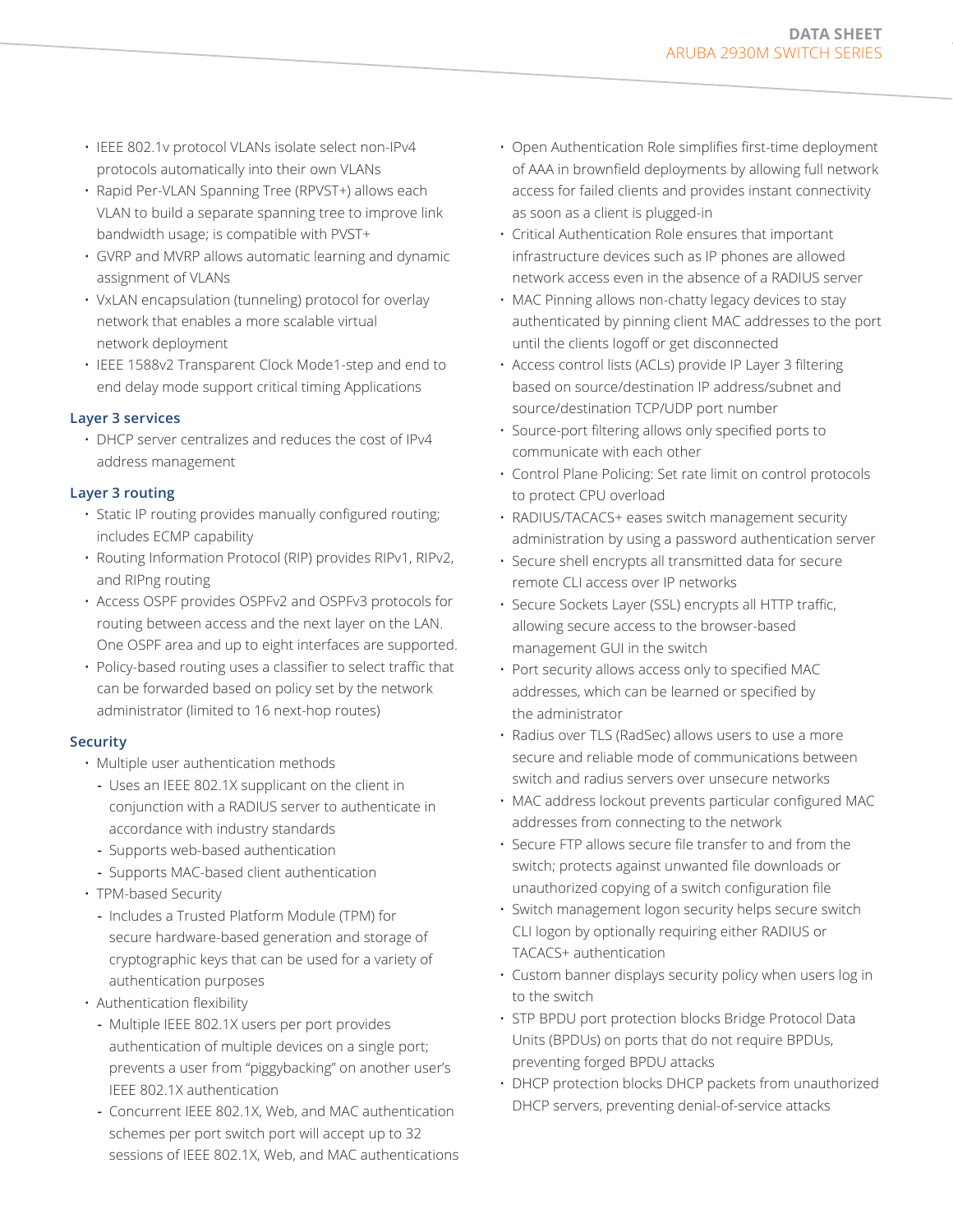- Dynamic ARP protection blocks ARP broadcasts from unauthorized hosts, preventing eavesdropping or theft of network data
- STP root guard protects the root bridge from malicious attacks or configuration mistakes
- Identity-driven ACL enables implementation of a highly granular and flexible access security policy and VLAN assignment specific to each authenticated network user
- Per-port broadcast throttling Configures broadcast control selectively on heavy traffic port uplinks
- Private VLAN provides network security by restricting peer-to-peer communication to prevent a variety of malicious attacks; typically a switch port can only communicate with other ports in the same community and/or an uplink port, regardless of VLAN ID or destination MAC address
- IEEE 802.1AE MACsec provides security on a link between two switch ports (1Gbps or 10Gbps or HPE Smart Rate) using standard encryption and authentication
- Enrollment over Secure Transport (EST) enhances the switch PKI infrastructure with a simpler, scalable and more secure method of certificate provisioning, re-enrollment and renewal

## **Monitor and diagnostics**

• Digital optical monitoring of SFP+ and 1000BASE-T transceivers allows detailed monitoring of the transceiver settings and parameters

### **Warranty and support**

- Limited Lifetime Warranty See [www.hpe.com/networking/warrantysummary](http://www.hpe.com/networking/warrantysummary) for warranty and support information included with your product purchase.
- Software releases

To find software for your product, refer to [www.hpe.com/](http://www.hpe.com/networking/support) [networking/support](http://www.hpe.com/networking/support); for details on the software releases available with your product purchase, refer to [www.hpe.com/networking/warrantysummary](http://www.hpe.com/networking/warrantysummary)

• Services

Refer to Hewlett Packard Enterprise website [www.hpe.com/networking/services](https://www.hpe.com/networking/services) for details on the service level descriptions and product numbers. For details about services and response times in your area, please contact your local Hewlett Packard Enterprise sales office.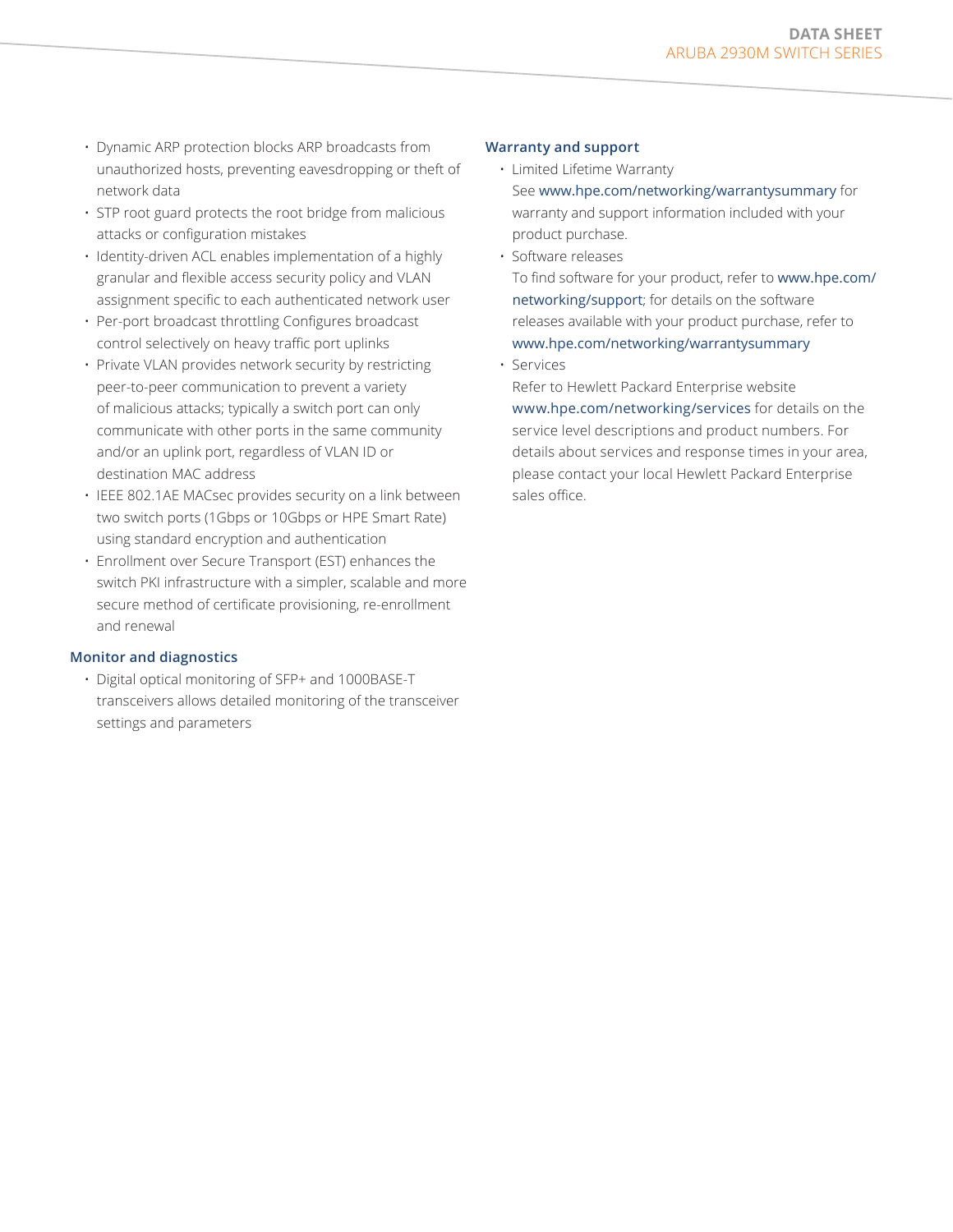| SPECIFICATIONS                    |                                                                                                                                                                                                     |                                                                                                                                                                                                                          |                                                                                                                                                                                                     |
|-----------------------------------|-----------------------------------------------------------------------------------------------------------------------------------------------------------------------------------------------------|--------------------------------------------------------------------------------------------------------------------------------------------------------------------------------------------------------------------------|-----------------------------------------------------------------------------------------------------------------------------------------------------------------------------------------------------|
|                                   | JL319A Aruba 2930M 24G<br>1-slot Switch                                                                                                                                                             | JL320A Aruba 2930M 24G PoE+<br>1-slot Switch                                                                                                                                                                             | IL321A Aruba 2930M 48G<br>1-slot Switch                                                                                                                                                             |
| I/O ports and slots               |                                                                                                                                                                                                     |                                                                                                                                                                                                                          |                                                                                                                                                                                                     |
|                                   | 20 Autosensing 10/100/1000 ports<br>(IEEE 802.3 Type 10BASE-T, IEEE<br>802.3u Type 100BASETX, IEEE<br>802.3ab Type 1000Base-T); Duplex:<br>10BASE-T/100BASE-TX:half or<br>full;1000BASE-T:full only | 20 Autosensing 10/100/1000<br>ports (IEEE 802.3 Type 10BASE-T,<br>IEEE 802.3u Type 100BASETX,<br>IEEE 802.3ab Type 1000Base-T<br>IEEE 802.3at PoE+); Duplex:<br>10BASE-T/100BASE-TX:half or<br>full;1000BASE-T:full only | 44 Autosensing 10/100/1000 ports<br>(IEEE 802.3 Type 10BASE-T, IEEE<br>802.3u Type 100BASETX, IEEE<br>802.3ab Type 1000Base-T); Duplex:<br>10BASE-T/100BASE-TX:half or<br>full;1000BASE-T:full only |
|                                   | 4 Combo 10/100/1000BASE-T or<br>100/1000Mbps SFP Ports                                                                                                                                              | 4 Combo 10/100/1000BASE-T PoE+ or<br>100/1000Mbps SFP Ports                                                                                                                                                              | 4 Combo 10/100/1000BASE-T or<br>100/1000Mbps SFP Ports                                                                                                                                              |
| <b>Additional ports and slots</b> |                                                                                                                                                                                                     |                                                                                                                                                                                                                          |                                                                                                                                                                                                     |
|                                   | 1 Dual Personality (RJ-45 or USB<br>Micro-B) serial console port                                                                                                                                    | 1 Dual Personality (RJ-45 or USB<br>Micro-B) serial console port                                                                                                                                                         | 1 Dual Personality (RJ-45 or USB<br>Micro-B) serial console port                                                                                                                                    |
|                                   | 1 USB B port for uploading/<br>downloading files                                                                                                                                                    | 1 USB B port for uploading/<br>downloading files                                                                                                                                                                         | 1 USB B port for uploading/<br>downloading files                                                                                                                                                    |
|                                   | 1 100BASE-T Out of Band<br>Management Port                                                                                                                                                          | 1 100BASE-T Out of Band<br>Management Port                                                                                                                                                                               | 1 100BASE-T Out of Band<br>Management Port                                                                                                                                                          |
|                                   | 1 Uplink Slot                                                                                                                                                                                       | 1 Uplink Slot                                                                                                                                                                                                            | 1 Uplink Slot                                                                                                                                                                                       |
|                                   | 1 Stacking Module Slot                                                                                                                                                                              | 1 Stacking Module Slot                                                                                                                                                                                                   | 1 Stacking Module Slot                                                                                                                                                                              |
|                                   | 2 Power Supply Slots (power supplies<br>not included)                                                                                                                                               | 2 Power Supply Slots (power supplies<br>not included)                                                                                                                                                                    | 2 Power Supply Slots (power supplies<br>not included)                                                                                                                                               |
| <b>Physical characteristics</b>   |                                                                                                                                                                                                     |                                                                                                                                                                                                                          |                                                                                                                                                                                                     |
| <b>Dimensions</b>                 | 1.73" (Height) x 17.42" (Width) x<br>12.77" (Depth)<br>(4.39cm x 44.25cm x 32.43cm)                                                                                                                 | 1.73" (Height) x 17.42" (Width) x<br>12.77" (Depth)<br>(4.39cm x 44.25cm x 32.43cm)                                                                                                                                      | 1.73" (Height) x 17.42" (Width) x<br>12.77" (Depth)<br>(4.39cm x 44.25cm x 32.43cm)                                                                                                                 |
| Weight                            | 9.81 lbs 4.45 kg                                                                                                                                                                                    | 9.92 lbs 4.50 kg                                                                                                                                                                                                         | 10.14 lbs 4.60 kg                                                                                                                                                                                   |
| <b>Memory and Processor</b>       |                                                                                                                                                                                                     |                                                                                                                                                                                                                          |                                                                                                                                                                                                     |
|                                   | Dual Core ARM Cortex A9 @<br>1016 MHz                                                                                                                                                               | Dual Core ARM Cortex A9 @<br>1016 MHz                                                                                                                                                                                    | Dual Core ARM Cortex A9 @<br>1016 MHz                                                                                                                                                               |
|                                   | 1 GB DDR3 SDRAM                                                                                                                                                                                     | 1 GB DDR3 SDRAM                                                                                                                                                                                                          | 1 GB DDR3 SDRAM                                                                                                                                                                                     |
|                                   | Packet Buffer Size: 12.38MB and<br>4.5MB Ingress/7.875MB Egress                                                                                                                                     | Packet Buffer Size: 12.38MB and<br>4.5MB Ingress/7.875MB Egress                                                                                                                                                          | Packet Buffer Size: 12.38MB and<br>4.5MB Ingress/7.875MB Egress                                                                                                                                     |
|                                   | 4GB eMMC                                                                                                                                                                                            | 4GB eMMC                                                                                                                                                                                                                 | 4GB eMMC                                                                                                                                                                                            |

**SPECIFICATIONS**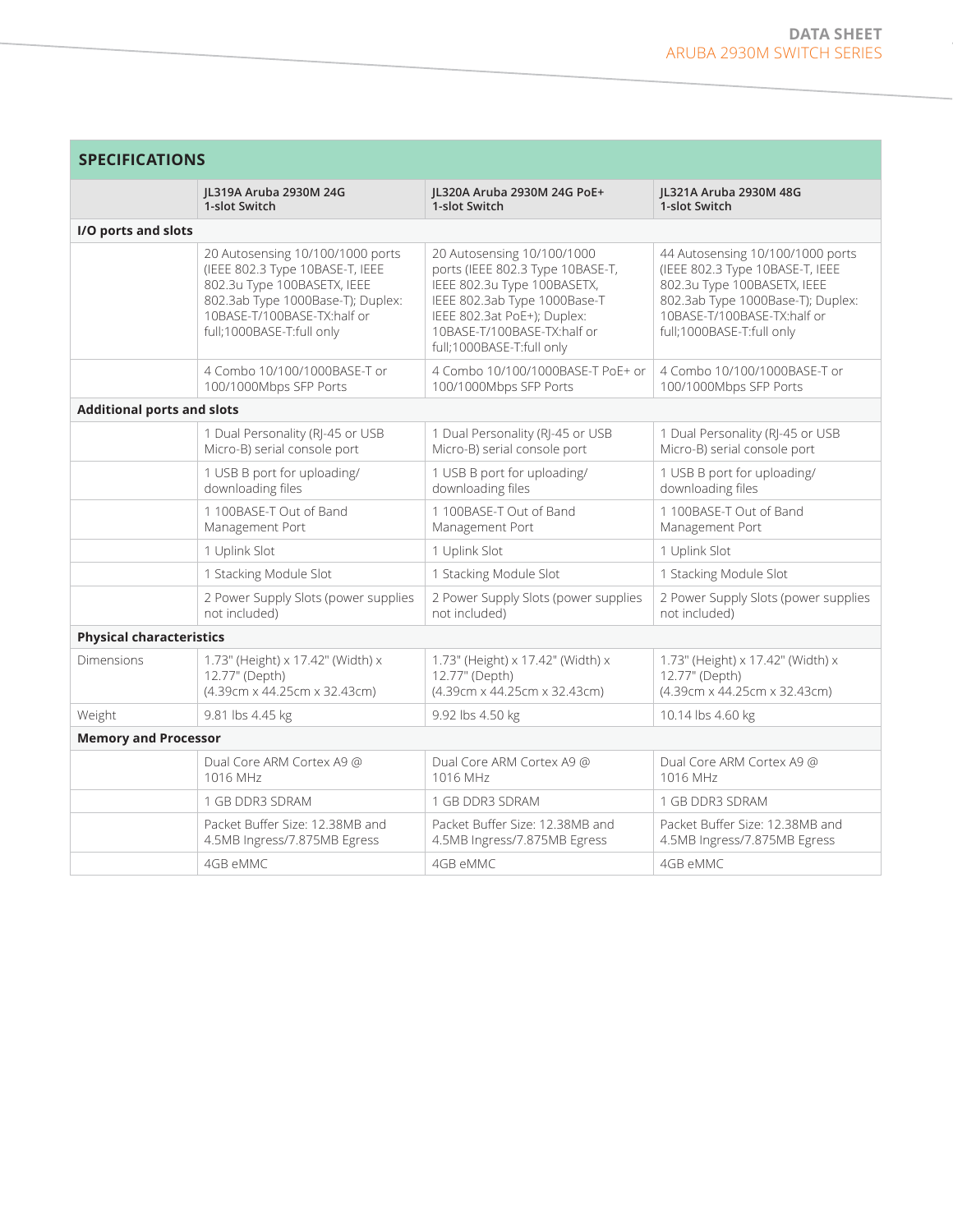| <b>SPECIFICATIONS</b>                          |                                                                                                                                               |                                                                                                                                               |                                                                                                                                               |
|------------------------------------------------|-----------------------------------------------------------------------------------------------------------------------------------------------|-----------------------------------------------------------------------------------------------------------------------------------------------|-----------------------------------------------------------------------------------------------------------------------------------------------|
|                                                | IL319A Aruba 2930M 24G<br>1-slot Switch                                                                                                       | IL320A Aruba 2930M 24G PoE+<br>1-slot Switch                                                                                                  | IL321A Aruba 2930M 48G<br>1-slot Switch                                                                                                       |
| Performance                                    |                                                                                                                                               |                                                                                                                                               |                                                                                                                                               |
|                                                | IPv6 Ready Certified                                                                                                                          | IPv6 Ready Certified                                                                                                                          | IPv6 Ready Certified                                                                                                                          |
| 10 Mbps Latency                                | $< 98.5 \mu s$<br>(FIFO 64 byte packets)                                                                                                      | $< 98.5 \mu s$<br>(FIFO 64 byte packets)                                                                                                      | $< 98.5 \mu s$<br>(FIFO 64 byte packets)                                                                                                      |
| 100 Mbps Latency                               | $< 11.8 \mu s$<br>(FIFO 64-byte Packets)                                                                                                      | < 11.8 <sub>US</sub><br>(FIFO 64-byte Packets)                                                                                                | $< 11.8 \mu s$<br>(FIFO 64-byte Packets)                                                                                                      |
| 1000 Mbps Latency                              | < 3.1us<br>(FIFO 64-byte packets)                                                                                                             | $<$ 3.1 $\mu$ s<br>(FIFO 64-byte packets)                                                                                                     | $<$ 3.1 $\mu$ s<br>(FIFO 64-byte packets)                                                                                                     |
| 10 Gbps Latency                                | $<$ 3.4 $\mu$ s<br>(FIFO 64-byte packets)                                                                                                     | < 3.4 <sub>US</sub><br>(FIFO 64-byte packets)                                                                                                 | < 3.4 <sub>US</sub><br>(FIFO 64-byte packets)                                                                                                 |
| Throughput                                     | 95.2 Mpps                                                                                                                                     | 95.2 Mpps                                                                                                                                     | 112 Mpps                                                                                                                                      |
| Stacking<br>Performance                        | 100 Gbps                                                                                                                                      | 100 Gbps                                                                                                                                      | 100 Gbps                                                                                                                                      |
| Switching Capacity                             | 128 Gbps                                                                                                                                      | 128 Gbps                                                                                                                                      | 176 Gbps                                                                                                                                      |
| Switching Capacity<br>(Including Stacking)     | 228 Gbps                                                                                                                                      | 228Gbps                                                                                                                                       | 276 Gbps                                                                                                                                      |
| Routing Table Size                             | 2,000 IPv4, 1,000 IPv6 in hardware,<br>200 OSPF, 256 Static, 10,000 RIP                                                                       | 2,000 IPv4, 1,000 IPv6 in hardware,<br>200 OSPF, 256 Static, 10,000 RIP                                                                       | 2,000 IPv4, 1,000 IPv6 in hardware,<br>200 OSPF, 256 Static, 10,000 RIP                                                                       |
| Mac Address<br>Table Size                      | 32768 entries                                                                                                                                 | 32768 entries                                                                                                                                 | 32768 entries                                                                                                                                 |
| <b>Environment</b>                             |                                                                                                                                               |                                                                                                                                               |                                                                                                                                               |
| Operating<br>Temperature                       | 32°F to 131°F (0°C to 55°C) up to<br>5000ft, 32°F to 122°F (0°C to 50°C).<br>Derate -1 degree C for every 1000 ft<br>from 5000 ft to 10000 ft | 32°F to 131°F (0°C to 55°C) up to<br>5000ft, 32°F to 122°F (0°C to 50°C).<br>Derate -1 degree C for every 1000 ft<br>from 5000 ft to 10000 ft | 32°F to 131°F (0°C to 55°C) up to<br>5000ft, 32°F to 122°F (0°C to 50°C).<br>Derate -1 degree C for every 1000 ft<br>from 5000 ft to 10000 ft |
| Operating Relative<br>Humidity                 | 15% to 95%<br>(Non-condensing) 10,000 ft                                                                                                      | 15% to 95%<br>(Non-condensing) 10,000 ft                                                                                                      | 15% to 95%<br>(Non-condensing) 10,000 ft                                                                                                      |
| Non-Operating/<br>Storage<br>Temperature       | -40 $^{\circ}$ C to +70 $^{\circ}$ C<br>up to 15000 ft                                                                                        | -40°C to +70°C<br>up to 15000 ft                                                                                                              | -40 $^{\circ}$ C to +70 $^{\circ}$ C<br>up to 15000 ft                                                                                        |
| Non-Operating/<br>Storage Relative<br>Humidity | 90% at 65C<br>(non-condensing); 15,000 ft                                                                                                     | 90% at 65C<br>(non-condensing); 15,000 ft                                                                                                     | 90% at 65C<br>(non-condensing); 15,000 ft                                                                                                     |
| Acoustic                                       | Sound Power LWaD=4.0 Bel, Sound<br>Pressure LpAm, Bystander = 22.8 dB                                                                         | Sound Power LWaD=4.1 Bel, Sound<br>Pressure LpAm, Bystander = 23.7 dB                                                                         | Sound Power LWaD=4.6 Bel, Sound<br>Pressure LpAm, Bystander = 28.8 dB                                                                         |
| Primary Airflow<br>Direction                   | Port to Power                                                                                                                                 | Port to Power                                                                                                                                 | Port to Power                                                                                                                                 |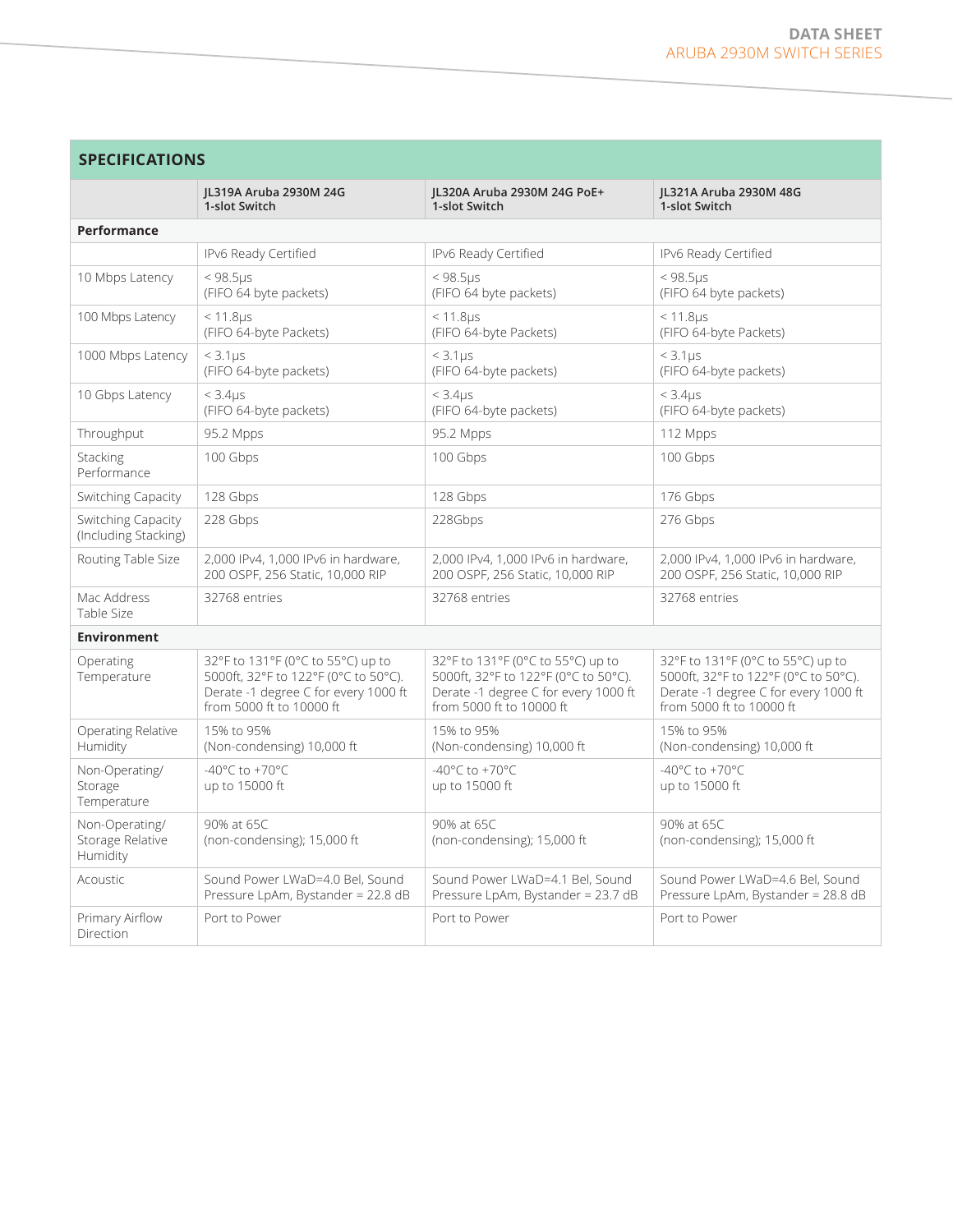| <b>SPECIFICATIONS</b>       |                                                                                                                                                                                                                                                                                                                                                           |                                                                                                                                                                                                                                                                                                                                                           |                                                                                                                                                                                                                                                                                                                                                           |  |
|-----------------------------|-----------------------------------------------------------------------------------------------------------------------------------------------------------------------------------------------------------------------------------------------------------------------------------------------------------------------------------------------------------|-----------------------------------------------------------------------------------------------------------------------------------------------------------------------------------------------------------------------------------------------------------------------------------------------------------------------------------------------------------|-----------------------------------------------------------------------------------------------------------------------------------------------------------------------------------------------------------------------------------------------------------------------------------------------------------------------------------------------------------|--|
|                             | IL319A Aruba 2930M 24G<br>1-slot Switch                                                                                                                                                                                                                                                                                                                   | JL320A Aruba 2930M 24G PoE+<br>1-slot Switch                                                                                                                                                                                                                                                                                                              | JL321A Aruba 2930M 48G<br>1-slot Switch                                                                                                                                                                                                                                                                                                                   |  |
|                             | <b>Electrical Characteristics</b>                                                                                                                                                                                                                                                                                                                         |                                                                                                                                                                                                                                                                                                                                                           |                                                                                                                                                                                                                                                                                                                                                           |  |
| Frequency                   | 50/60Hz                                                                                                                                                                                                                                                                                                                                                   | 50/60Hz                                                                                                                                                                                                                                                                                                                                                   | 50/60Hz                                                                                                                                                                                                                                                                                                                                                   |  |
| Maximum Heat                | 168 BTU/hr                                                                                                                                                                                                                                                                                                                                                | 297 BTU/hr                                                                                                                                                                                                                                                                                                                                                | 263 BTU/hr                                                                                                                                                                                                                                                                                                                                                |  |
| Dissipation                 | 177 kl/hr                                                                                                                                                                                                                                                                                                                                                 | 314 kl/hr                                                                                                                                                                                                                                                                                                                                                 | 278 kJ/hr                                                                                                                                                                                                                                                                                                                                                 |  |
| Voltage                     | IL085A PSU:<br>100-127/200-240                                                                                                                                                                                                                                                                                                                            | IL086A PSU:<br>100-127/200-240 VAC                                                                                                                                                                                                                                                                                                                        | IL085A PSU:<br>100-127/200-240                                                                                                                                                                                                                                                                                                                            |  |
|                             |                                                                                                                                                                                                                                                                                                                                                           | IL087A PSU:<br>110-127/200-240 VAC                                                                                                                                                                                                                                                                                                                        |                                                                                                                                                                                                                                                                                                                                                           |  |
| Current                     | JL085A PSU: 0.5A/0.3A                                                                                                                                                                                                                                                                                                                                     | JL086A PSU (each): 4.8A/2.4A                                                                                                                                                                                                                                                                                                                              | JL085A PSU: 1A/0.5A                                                                                                                                                                                                                                                                                                                                       |  |
|                             |                                                                                                                                                                                                                                                                                                                                                           | IL087A PSU (each): 8.6A/4.3A                                                                                                                                                                                                                                                                                                                              |                                                                                                                                                                                                                                                                                                                                                           |  |
| Maximum Power               | 49W                                                                                                                                                                                                                                                                                                                                                       | IL086A PSU (each): 450W                                                                                                                                                                                                                                                                                                                                   | <b>78W</b>                                                                                                                                                                                                                                                                                                                                                |  |
| Rating                      |                                                                                                                                                                                                                                                                                                                                                           | JL087A PSU (each): 810W                                                                                                                                                                                                                                                                                                                                   |                                                                                                                                                                                                                                                                                                                                                           |  |
| <b>Idle Power</b>           | 34W                                                                                                                                                                                                                                                                                                                                                       | 63W                                                                                                                                                                                                                                                                                                                                                       | 52W                                                                                                                                                                                                                                                                                                                                                       |  |
| PoF Power<br>(Max Possible) | N/A                                                                                                                                                                                                                                                                                                                                                       | 840 Watts                                                                                                                                                                                                                                                                                                                                                 | N/A                                                                                                                                                                                                                                                                                                                                                       |  |
| Hibernate Power             | 11W                                                                                                                                                                                                                                                                                                                                                       | 23W                                                                                                                                                                                                                                                                                                                                                       | 11W                                                                                                                                                                                                                                                                                                                                                       |  |
| Notes                       | Idle power is the actual power<br>consumption of the device with no<br>ports connected. Maximum power<br>rating and maximum heat dissipation<br>are the worst case theoretical<br>maximum numbers provide for<br>planning the infrastructure with<br>fully loaded PoE (if equipped), 100%<br>traffic, all ports plugged in, and all<br>modules populated. | Idle power is the actual power<br>consumption of the device with no<br>ports connected. Maximum power<br>rating and maximum heat dissipation<br>are the worst case theoretical<br>maximum numbers provide for<br>planning the infrastructure with<br>fully loaded PoE (if equipped), 100%<br>traffic, all ports plugged in, and all<br>modules populated. | Idle power is the actual power<br>consumption of the device with no<br>ports connected. Maximum power<br>rating and maximum heat dissipation<br>are the worst case theoretical<br>maximum numbers provide for<br>planning the infrastructure with<br>fully loaded PoE (if equipped), 100%<br>traffic, all ports plugged in, and all<br>modules populated. |  |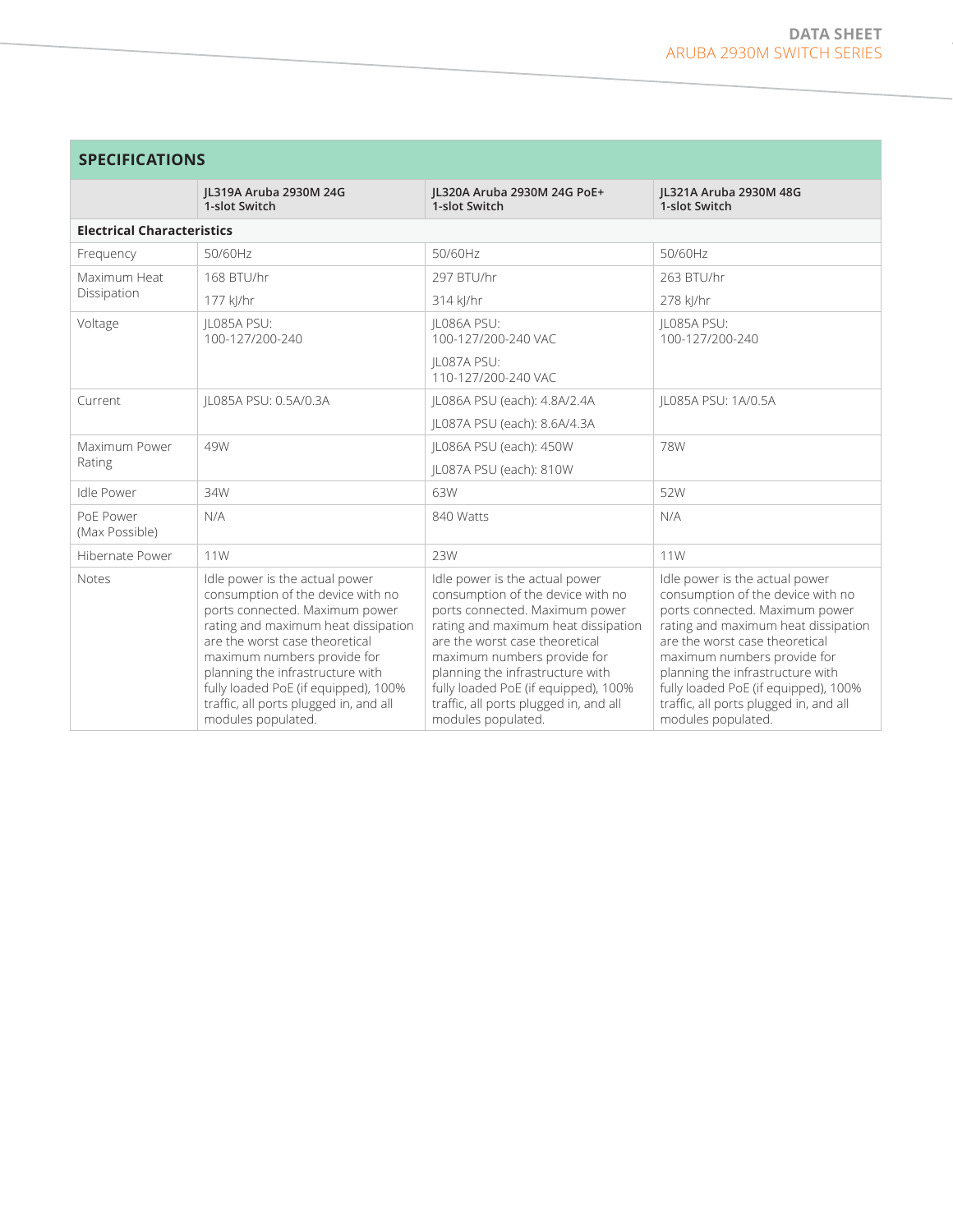|                                   | JL322A Aruba 2930M 48G PoE+                                                                                                                                                                                               | JL323A Aruba 2930M 40G 8 HPE                                                                                                                                                                             | R0M67A Aruba 2930M 40G 8 HPE                                                                                                                                                                                         |
|-----------------------------------|---------------------------------------------------------------------------------------------------------------------------------------------------------------------------------------------------------------------------|----------------------------------------------------------------------------------------------------------------------------------------------------------------------------------------------------------|----------------------------------------------------------------------------------------------------------------------------------------------------------------------------------------------------------------------|
|                                   | 1-slot Switch                                                                                                                                                                                                             | Smart Rate PoE+ 1-slot Switch                                                                                                                                                                            | Smart Rate PoE Class 6 1-slot Switch                                                                                                                                                                                 |
| I/O ports and slots               |                                                                                                                                                                                                                           |                                                                                                                                                                                                          |                                                                                                                                                                                                                      |
|                                   | 44 Autosensing 10/100/1000<br>ports (IEEE 802.3 Type 10BASE-T,<br>IEEE 802.3u Type 100BASETX,<br>IEEE 802.3ab Type 1000Base-T,<br>IEEE 802.3at PoE+); Duplex:<br>10BASE-T/100BASE-TX:half or<br>full;1000BASE-T:full only | 36 Autosensing 10/100/1000 ports<br>(IEEE 802.3 Type 10BASE-T, IEEE<br>802.3u Type 100BASETX, IEEE<br>802.3ab Type 1000Base-T PoE+);<br>Duplex: 10BASE-T/100BASE-TX:half or<br>full;1000BASE-T:full only | 36 Autosensing 10/100/1000 ports<br>(IEEE 802.3 Type 10BASE-T,<br>IEEE 802.3u Type 100BASETX,<br>IEEE 802.3ab Type 1000Base-T<br>PoE Class 6); Duplex: 10BASE-<br>T/100BASE-TX:half or full:<br>1000BASE-T:full only |
|                                   | 4 Combo 10/100/1000BASE-T PoE+ or<br>100/1000Mbps SFP Ports                                                                                                                                                               | 4 Combo 10/100/1000BASE-T PoE+ or<br>100/1000Mbps SFP Ports                                                                                                                                              | 4 Combo 10/100/1000BASE-T PoE<br>Class 6 or 100/1000Mbps SFP Ports                                                                                                                                                   |
|                                   |                                                                                                                                                                                                                           | 8 802.3bz 100M, 1/2.5/5GBaseT and<br>10GbaseT copper PoE+ ports                                                                                                                                          | 8 802.3bz 100M, 1/2.5/5GBaseT and<br>10GbaseT PoE Class 6 ports                                                                                                                                                      |
| <b>Additional ports and slots</b> |                                                                                                                                                                                                                           |                                                                                                                                                                                                          |                                                                                                                                                                                                                      |
|                                   | 1 Dual Personality (RJ-45 or USB<br>Micro-B) serial console port                                                                                                                                                          | 1 Dual Personality (RJ-45 or USB<br>Micro-B) serial console port                                                                                                                                         | 1 Dual Personality (RJ-45 or USB<br>Micro-B) serial console port                                                                                                                                                     |
|                                   | 1 USB B port for uploading/<br>downloading files                                                                                                                                                                          | 1 USB B port for uploading/<br>downloading files                                                                                                                                                         | 1 USB B port for uploading/<br>downloading files                                                                                                                                                                     |
|                                   | 1 100BASE-T Out of Band<br>Management Port                                                                                                                                                                                | 1 100BASE-T Out of Band<br>Management Port                                                                                                                                                               | 1 100BASE-T Out of Band<br>Management Port                                                                                                                                                                           |
|                                   | 1 Uplink Slot                                                                                                                                                                                                             | 1 Uplink Slot                                                                                                                                                                                            | 1 Uplink Slot                                                                                                                                                                                                        |
|                                   | 1 Stacking Module Slot                                                                                                                                                                                                    | 1 Stacking Module Slot                                                                                                                                                                                   | 1 Stacking Module Slot                                                                                                                                                                                               |
|                                   | 2 Power Supply Slots<br>(power supplies not included)                                                                                                                                                                     | 2 Power Supply Slots<br>(power supplies not included)                                                                                                                                                    | 2 Power Supply Slots<br>(power supplies not included)                                                                                                                                                                |
| <b>Physical characteristics</b>   |                                                                                                                                                                                                                           |                                                                                                                                                                                                          |                                                                                                                                                                                                                      |
| Dimensions                        | 1.73" (Height) x 17.42" (Width) x<br>12.77" (Depth)<br>(4.39cm x 44.25cm x 32.43cm)                                                                                                                                       | 1.73" (Height) x 17.42" (Width) x<br>12.77" (Depth)<br>(4.39cm x 44.25cm x 32.43cm)                                                                                                                      | 1.73" (Height) x 17.42" (Width) x<br>12.77" (Depth)<br>(4.39cm x 44.25cm x 32.43cm)                                                                                                                                  |
| Weight                            | 10.25 lbs 4.65 kg                                                                                                                                                                                                         | 9.81 lbs 4.45 kg                                                                                                                                                                                         | 9.90 lbs 4.49 kg                                                                                                                                                                                                     |
| <b>Memory and Processor</b>       |                                                                                                                                                                                                                           |                                                                                                                                                                                                          |                                                                                                                                                                                                                      |
|                                   | Dual Core ARM Cortex A9 @<br>1016 MHz                                                                                                                                                                                     | Dual Core ARM Cortex A9 @<br>1016 MHz                                                                                                                                                                    | Dual Core ARM Cortex A9 @<br>1016 MHz                                                                                                                                                                                |
|                                   | 1 GB DDR3 SDRAM                                                                                                                                                                                                           | 1 GB DDR3 SDRAM                                                                                                                                                                                          | 1 GB DDR3 SDRAM                                                                                                                                                                                                      |
|                                   | Packet Buffer Size: 12.38MB and<br>4.5MB Ingress/7.875MB Egress                                                                                                                                                           | Packet Buffer Size: 12.38MB and<br>4.5MB Ingress/7.875MB Egress                                                                                                                                          | Packet Buffer Size: 12.38MB and<br>4.5MB Ingress/7.875MB Egress                                                                                                                                                      |
|                                   | 4GB eMMC                                                                                                                                                                                                                  | 4GB eMMC                                                                                                                                                                                                 | 4GB eMMC                                                                                                                                                                                                             |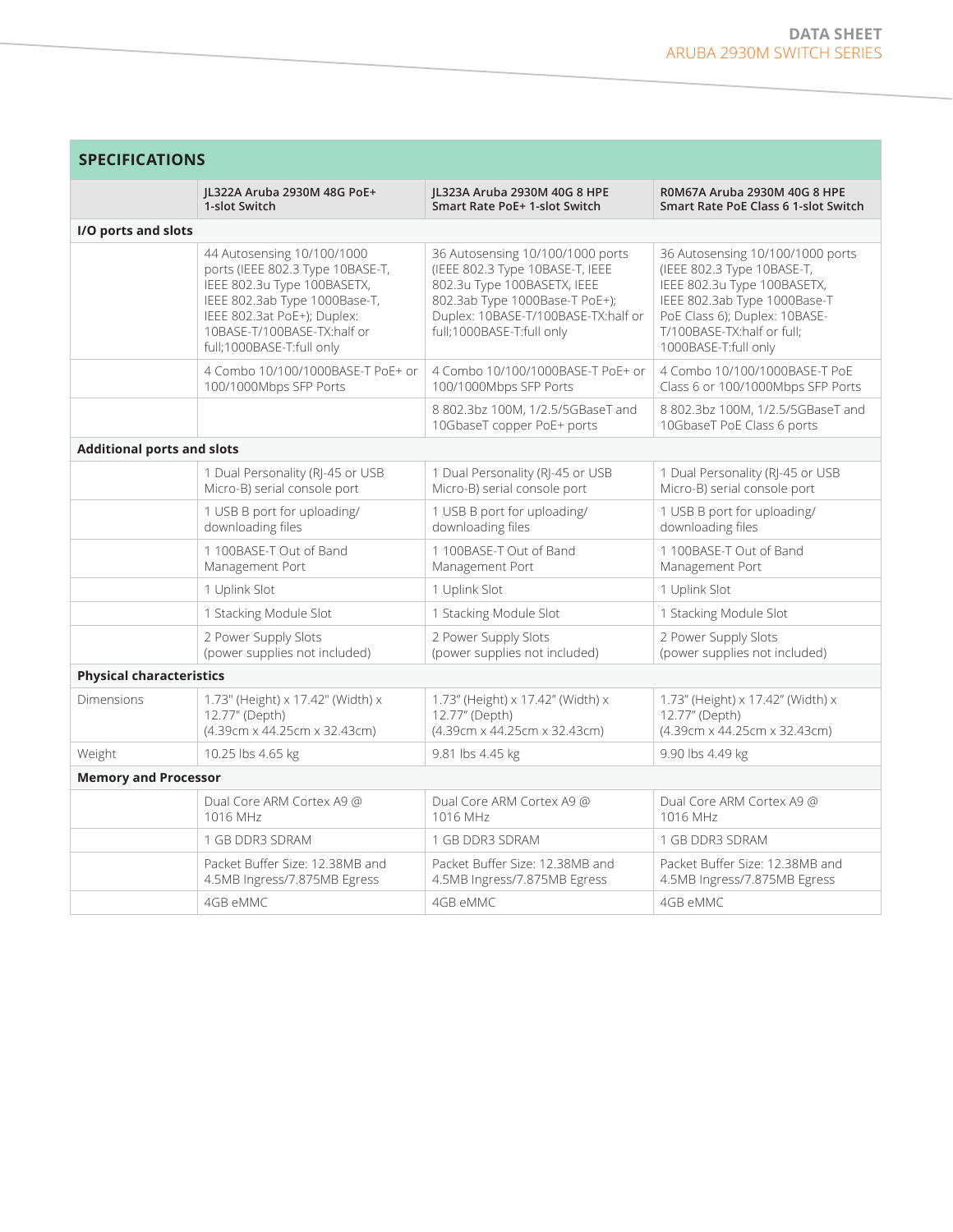# **SPECIFICATIONS**

|                                                | JL322A Aruba 2930M 48G PoE+<br>1-slot Switch                                                                                                  | JL323A Aruba 2930M 40G 8 HPE<br>Smart Rate PoE+ 1-slot Switch                                                                                 | R0M67A Aruba 2930M 40G 8 HPE<br>Smart Rate PoE Class 6 1-slot Switch                                                                          |
|------------------------------------------------|-----------------------------------------------------------------------------------------------------------------------------------------------|-----------------------------------------------------------------------------------------------------------------------------------------------|-----------------------------------------------------------------------------------------------------------------------------------------------|
| Performance                                    |                                                                                                                                               |                                                                                                                                               |                                                                                                                                               |
| 10 Mbps Latency                                | $< 98.5 \mu s$<br>(FIFO 64 byte packets)                                                                                                      | $< 98.5 \mu s$<br>(FIFO 64 byte packets)                                                                                                      | $< 98.5 \text{ }\mu\text{s}$<br>(FIFO 64-byte packets)                                                                                        |
| 100 Mbps Latency                               | $< 11.8 \mu s$<br>(FIFO 64-byte Packets)                                                                                                      | $< 11.8$ us<br>(FIFO 64-byte Packets)                                                                                                         | $< 11.8 \,\mu s$<br>(FIFO 64-byte packets)                                                                                                    |
| 1000 Mbps Latency                              | $<$ 3.1 $\mu$ s<br>(FIFO 64-byte packets)                                                                                                     | $<$ 3.1 $\mu$ s<br>(FIFO 64-byte packets)                                                                                                     | $<$ 3.1 $\mu$ s<br>(FIFO 64-byte packets)                                                                                                     |
| 2.5 Gbps Latency                               | N/A                                                                                                                                           | $< 6.5 \mu s$<br>(FIFO 64-byte packets)                                                                                                       | $< 6.5 \,\mu s$<br>(FIFO 64-byte packets)                                                                                                     |
| 5 Gbps Latency                                 | N/A                                                                                                                                           | $<$ 4.2 $\mu$ s<br>(FIFO 64-byte packets)                                                                                                     | $<$ 4.2 $\mu$ s<br>(FIFO 64-byte packets)                                                                                                     |
| 10 Gbps Latency                                | $<$ 3.4 $\mu$ s<br>(FIFO 64-byte packets)                                                                                                     | $<$ 3.4 $\mu$ s<br>(FIFO 64-byte packets)                                                                                                     | $<$ 3.4 $\mu$ s<br>(FIFO 64-byte packets)                                                                                                     |
| Throughput                                     | 112 Mpps                                                                                                                                      | 112 Mpps                                                                                                                                      | 112 Mpps                                                                                                                                      |
| Stacking<br>Performance                        | 100 Gbps                                                                                                                                      | 100 Gbps                                                                                                                                      | 100 Gbps                                                                                                                                      |
| Switching Capacity                             | 176 Gbps                                                                                                                                      | 320 Gbps                                                                                                                                      | 320 Gbps                                                                                                                                      |
| Switching Capacity<br>(Including Stacking)     | 276 Gbps                                                                                                                                      | 420 Gbps                                                                                                                                      | 420 Gbps                                                                                                                                      |
| Routing Table Size                             | 2,000 IPv4, 1,000 IPv6 in hardware,<br>200 OSPF, 256 Static, 10,000 RIP                                                                       | 2,000 IPv4, 1,000 IPv6 in hardware,<br>200 OSPF, 256 Static, 10,000 RIP                                                                       | 2,000 IPv4, 1,000 IPv6 in hardware,<br>200 OSPF, 256 Static, 10,000 RIP                                                                       |
| Mac Address<br>Table Size                      | 32768 entries                                                                                                                                 | 32768 entries                                                                                                                                 | 32768 entries                                                                                                                                 |
| <b>Environment</b>                             |                                                                                                                                               |                                                                                                                                               |                                                                                                                                               |
| Operating<br>Temperature                       | 32°F to 131°F (0°C to 55°C) up to<br>5000ft, 32°F to 122°F (0°C to 50°C).<br>Derate -1 degree C for every 1000 ft<br>from 5000 ft to 10000 ft | 32°F to 131°F (0°C to 55°C) up to<br>5000ft, 32°F to 122°F (0°C to 50°C).<br>Derate -1 degree C for every 1000 ft<br>from 5000 ft to 10000 ft | 32°F to 131°F (0°C to 55°C) up to<br>5000ft, 32°F to 122°F (0°C to 50°C).<br>Derate -1 degree C for every 1000 ft<br>from 5000 ft to 10000 ft |
| Operating Relative<br>Humidity                 | 15% to 95%<br>(Non-condensing) 10,000 ft                                                                                                      | 15% to 95%<br>(Non-condensing) 10,000 ft                                                                                                      | 15% to 95%<br>(Non-condensing) 10,000 ft                                                                                                      |
| Non-Operating/<br>Storage<br>Temperature       | $-40^{\circ}$ C to $+70^{\circ}$ C<br>up to 15000 ft                                                                                          | -40 $^{\circ}$ C to +70 $^{\circ}$ C<br>up to 15000 ft                                                                                        | -40 $^{\circ}$ C to +70 $^{\circ}$ C<br>up to 15000 ft                                                                                        |
| Non-Operating/<br>Storage Relative<br>Humidity | 90% at 65C<br>(non-condensing); 15,000 ft                                                                                                     | 90% at 65C<br>(non-condensing); 15,000 ft                                                                                                     | 90% at 65C<br>(non-condensing); 15,000 ft                                                                                                     |
| Acoustic                                       | Sound Power LWaD=4.6 Bel, Sound<br>Pressure LpAm, Bystander = 28.9 dB                                                                         | Sound Power LWaD=4.4 Bel, Sound<br>Pressure LpAm, Bystander = 26.0 dB                                                                         | Sound Power LWaD=4.5 Bel, Sound<br>Pressure LpAm, Bystander = 27.1 dB                                                                         |
| Primary Airflow<br>Direction                   | Port to Power                                                                                                                                 | Port to Power                                                                                                                                 | Port to Power                                                                                                                                 |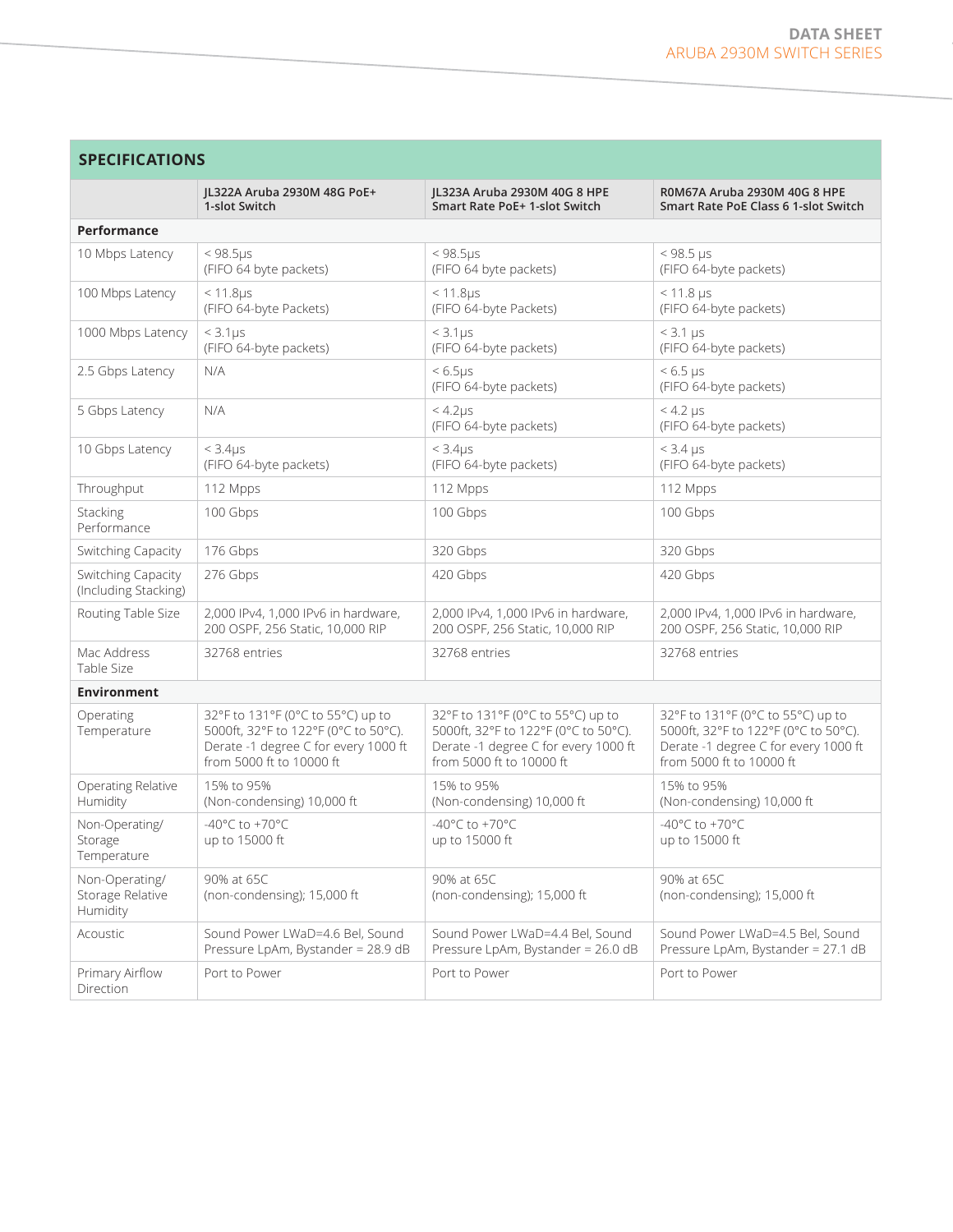| <b>SPECIFICATIONS</b>             |                                                                                                                                                                                                                                                                                                                                                           |                                                                                                                                                                                                                                |                                                                                                                                                                                                                                |
|-----------------------------------|-----------------------------------------------------------------------------------------------------------------------------------------------------------------------------------------------------------------------------------------------------------------------------------------------------------------------------------------------------------|--------------------------------------------------------------------------------------------------------------------------------------------------------------------------------------------------------------------------------|--------------------------------------------------------------------------------------------------------------------------------------------------------------------------------------------------------------------------------|
|                                   | IL322A Aruba 2930M 48G PoE+ 1-slot<br>Switch                                                                                                                                                                                                                                                                                                              | IL323A Aruba 2930M 40G 8 HPE<br>Smart Rate PoE+ 1-slot Switch                                                                                                                                                                  | R0M67A Aruba 2930M 40G 8 HPE<br>Smart Rate PoE Class 6 1-slot Switch                                                                                                                                                           |
| <b>Electrical Characteristics</b> |                                                                                                                                                                                                                                                                                                                                                           |                                                                                                                                                                                                                                |                                                                                                                                                                                                                                |
| Frequency                         | 50/60Hz                                                                                                                                                                                                                                                                                                                                                   | 50/60Hz                                                                                                                                                                                                                        | 50/60 Hz                                                                                                                                                                                                                       |
| Maximum Heat                      | 355 BTU/hr                                                                                                                                                                                                                                                                                                                                                | 457 BTU/hr                                                                                                                                                                                                                     | 457 BTU/hr                                                                                                                                                                                                                     |
| Dissipation                       | 375 kJ/hr                                                                                                                                                                                                                                                                                                                                                 | 482 kJ/hr                                                                                                                                                                                                                      | 482 kJ/hr                                                                                                                                                                                                                      |
| Voltage                           | IL086A PSU:<br>100-127/200-240 VAC                                                                                                                                                                                                                                                                                                                        | IL086A PSU:<br>100-127/200-240 VAC                                                                                                                                                                                             | IL086A PSU:<br>100-127/200-240 VAC                                                                                                                                                                                             |
|                                   | IL087A PSU:<br>110-127/200-240 VAC                                                                                                                                                                                                                                                                                                                        | IL087A PSU:<br>110-127/200-240 VAC                                                                                                                                                                                             | IL087A PSU:<br>110-127/200-240 VAC                                                                                                                                                                                             |
| Current                           | JL086A PSU (each): 5A/2.5A                                                                                                                                                                                                                                                                                                                                | JL086A PSU (each): 5.3/2.6A                                                                                                                                                                                                    | JL086A PSU (each): 5.3A/2.6A                                                                                                                                                                                                   |
|                                   | IL087A PSU (each): 9A/4.5A                                                                                                                                                                                                                                                                                                                                | IL087A PSU (each): 9A/4.5A                                                                                                                                                                                                     | IL087A PSU (each): 9A/4.5A                                                                                                                                                                                                     |
| Maximum Power                     | JL086A PSU (each): 470W                                                                                                                                                                                                                                                                                                                                   | JL086A PSU (each): 495W                                                                                                                                                                                                        | JL086A PSU (each): 495W                                                                                                                                                                                                        |
| Rating                            | IL087A PSU (each): 860W                                                                                                                                                                                                                                                                                                                                   | IL087A PSU (each): 855W                                                                                                                                                                                                        | IL087A PSU (each): 855W                                                                                                                                                                                                        |
| Idle Power                        | 73W                                                                                                                                                                                                                                                                                                                                                       | 90W                                                                                                                                                                                                                            | 90W                                                                                                                                                                                                                            |
| PoF Power<br>(Max Possible)       | 1440 Watts                                                                                                                                                                                                                                                                                                                                                | 1440 Watts                                                                                                                                                                                                                     | 1440 Watts                                                                                                                                                                                                                     |
| Hibernate Power                   | 23W                                                                                                                                                                                                                                                                                                                                                       | 25W                                                                                                                                                                                                                            | 25W                                                                                                                                                                                                                            |
| <b>Notes</b>                      | Idle power is the actual power<br>consumption of the device with no<br>ports connected. Maximum power<br>rating and maximum heat dissipation<br>are the worst case theoretical<br>maximum numbers provide for<br>planning the infrastructure with<br>fully loaded PoE (if equipped), 100%<br>traffic, all ports plugged in, and all<br>modules populated. | Heat dissipation does not include<br>heat dissipated by the PoE-powered<br>devices themselves.                                                                                                                                 | Heat dissipation does not include<br>heat dissipated by the PoE-powered<br>devices themselves.                                                                                                                                 |
|                                   |                                                                                                                                                                                                                                                                                                                                                           | Idle power is the actual power<br>consumption of the device with no<br>ports connected.                                                                                                                                        | Idle power is the actual power<br>consumption of the device with no<br>ports connected.                                                                                                                                        |
|                                   |                                                                                                                                                                                                                                                                                                                                                           | Maximum power rating and<br>maximum heat dissipation are the<br>worst case theoretical maximum<br>numbers provide for planning the<br>infrastructure with 100% traffic, all<br>ports plugged in, and all modules<br>populated. | Maximum power rating and<br>maximum heat dissipation are the<br>worst case theoretical maximum<br>numbers provide for planning the<br>infrastructure with 100% traffic, all<br>ports plugged in, and all modules<br>populated. |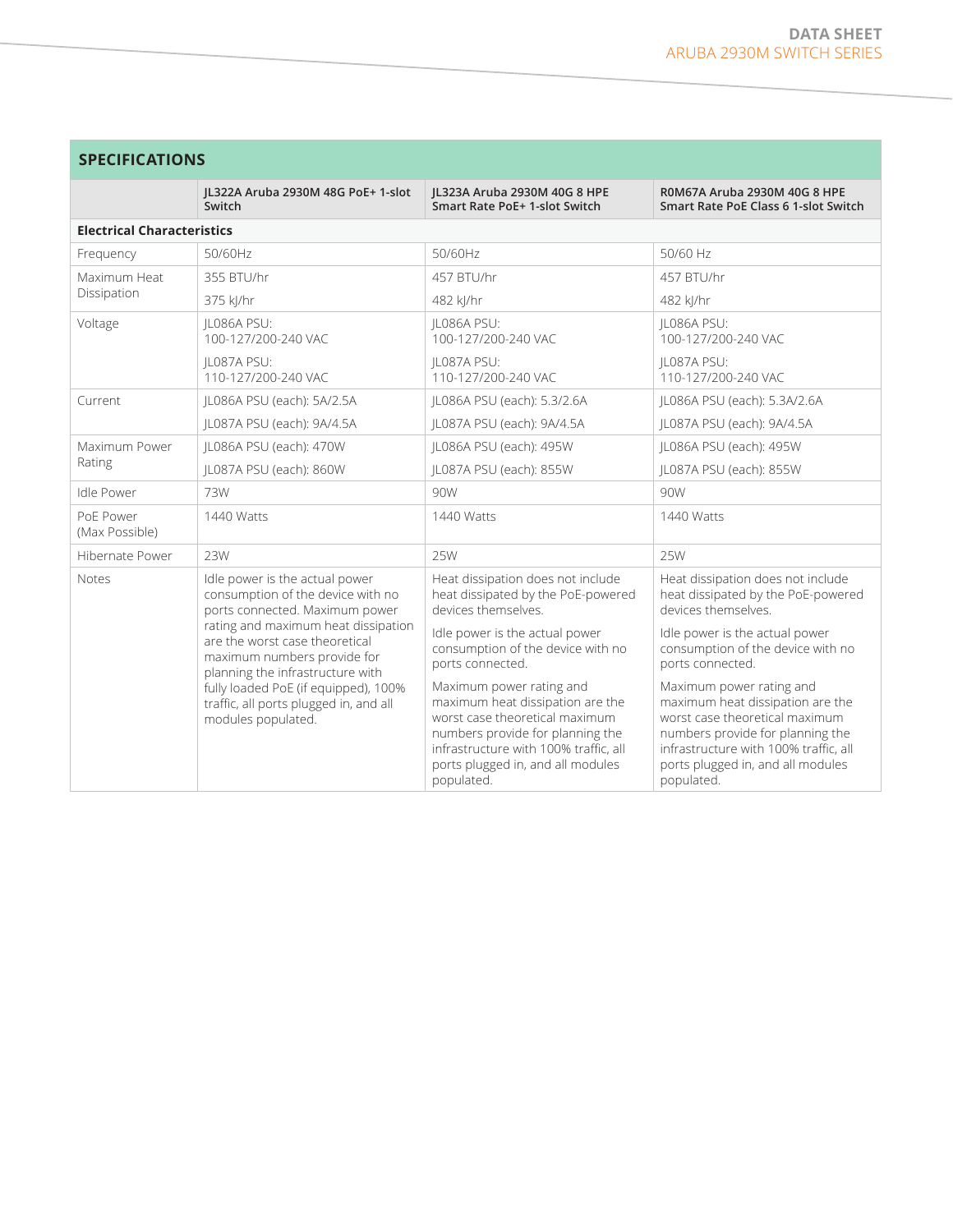the control of the control of the control of

| <b>SPECIFICATIONS</b>                      |                                                                                  |                                                                                  |  |
|--------------------------------------------|----------------------------------------------------------------------------------|----------------------------------------------------------------------------------|--|
|                                            | JL324A Aruba 2930M 24 HPE<br>Smart Rate PoE+ 1-slot Switch                       | R0M68A Aruba 2930M 24 HPE<br>Smart Rate PoE Class 6 1-slot Switch                |  |
| I/O ports and slots                        |                                                                                  |                                                                                  |  |
|                                            | 24 Autosensing 100M, 1/2.5/5GBaseT ports PoE+                                    | 24 Autosensing 100M, 1/2.5/5GBaseT PoE Class 6 ports                             |  |
| <b>Additional ports and slots</b>          |                                                                                  |                                                                                  |  |
|                                            | 1 Dual Personality (RJ-45 or USB Micro-B) serial<br>console port                 | 1 Dual Personality (RJ-45 or USB Micro-B) serial<br>console port                 |  |
|                                            | 1 USB B port for uploading/downloading files                                     | 1 USB B port for uploading/downloading files                                     |  |
|                                            | 1 100BASE-T Out of Band Management Port                                          | 1 100BASE-T Out of Band Management Port                                          |  |
|                                            | 1 Uplink Slot                                                                    | 1 Uplink Slot                                                                    |  |
|                                            | 1 Stacking Module Slot                                                           | 1 Stacking Module Slot                                                           |  |
|                                            | 2 Power Supply Slots<br>(power supplies not included)                            | 2 Power Supply Slots<br>(power supplies not included)                            |  |
| <b>Physical characteristics</b>            |                                                                                  |                                                                                  |  |
| <b>Dimensions</b>                          | 1.73" (Height) x 17.42" (Width) x 12.77" (Depth)<br>(4.39cm x 44.25cm x 32.43cm) | 1.73" (Height) x 17.42" (Width) x 12.77" (Depth)<br>(4.39cm x 44.25cm x 32.43cm) |  |
| Weight                                     | 9.92 lbs 4.50 kg                                                                 | 9.96 lbs 4.52 kg                                                                 |  |
| <b>Memory and Processor</b>                |                                                                                  |                                                                                  |  |
|                                            | Dual Core ARM Cortex A9 @ 1016 MHz                                               | Dual Core ARM Cortex A9 @ 1016 MHz                                               |  |
|                                            | 1 GB DDR3 SDRAM                                                                  | 1 GB DDR3 SDRAM                                                                  |  |
|                                            | Packet Buffer Size: 12.38MB and<br>4.5MB Ingress/7.875MB Egress                  | Packet Buffer Size: 12.38MB and<br>4.5MB Ingress/7.875MB Egress                  |  |
|                                            | 4GB eMMC                                                                         | 4GB eMMC                                                                         |  |
| <b>Performance</b>                         |                                                                                  |                                                                                  |  |
| 10 Mbps Latency                            | N/A                                                                              | N/A                                                                              |  |
| 100 Mbps Latency                           | N/A                                                                              | N/A                                                                              |  |
| 1000 Mbps Latency                          | $<$ 3.1 $\mu$ s<br>(FIFO 64-byte packets)                                        | $<$ 3.1 $\mu$ s<br>(FIFO 64-byte packets)                                        |  |
| 2.5 Gbps Latency                           | $< 6.5 \mu s$<br>(FIFO 64-byte packets)                                          | $< 6.5$ µs<br>(FIFO 64-byte packets)                                             |  |
| 5 Gbps Latency                             | $4.2\mu s$<br>(FIFO 64-byte packets)                                             | $<$ 4.2 $\mu$ s<br>(FIFO 64-byte packets                                         |  |
| 10 Gbps Latency                            | < 3.4 <sub>US</sub><br>(FIFO 64-byte packets)                                    | $<$ 3.4 $\mu$ s<br>(FIFO 64-byte packets)                                        |  |
| Throughput                                 | 112 Mpps                                                                         | 112 Mpps                                                                         |  |
| Stacking<br>Performance                    | 100 Gbps                                                                         | 100 Gbps                                                                         |  |
| Switching Capacity                         | 320 Gbps                                                                         | 320 Gbps                                                                         |  |
| Switching Capacity<br>(Including Stacking) | 420 Gbps                                                                         | 420 Gbps                                                                         |  |
| Routing Table Size                         | 2,000 IPv4, 1,000 IPv6 in hardware, 200 OSPF, 256 Static,<br>10,000 RIP          | 2,000 IPv4, 1,000 IPv6 in hardware, 200 OSPF, 256 Static,<br>10,000 RIP          |  |
| Mac Address<br>Table Size                  | 32768 entries                                                                    | 32768 entries                                                                    |  |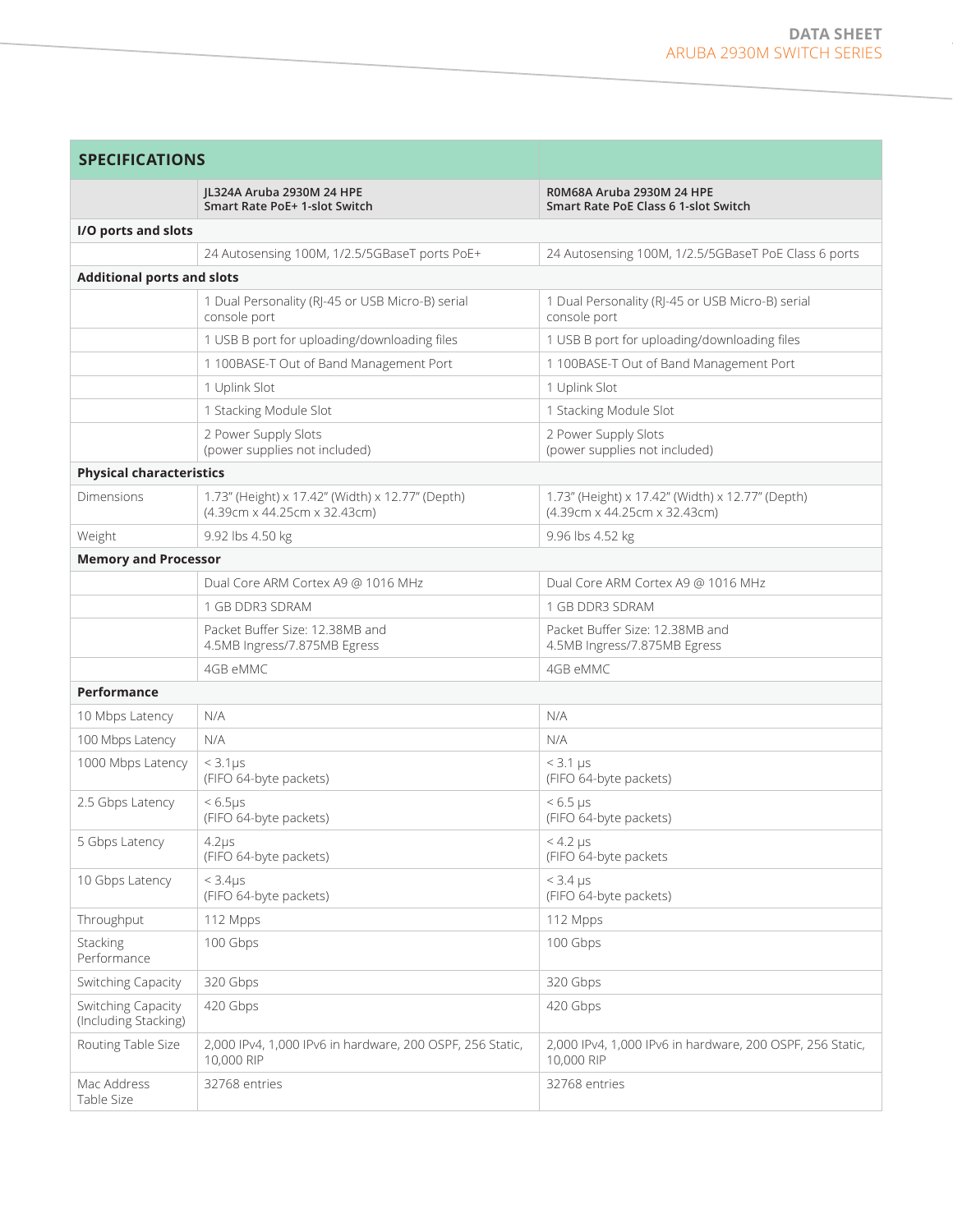| <b>SPECIFICATIONS</b>                          |                                                                                                                                                                                                                       |                                                                                                                                                                                                                       |  |
|------------------------------------------------|-----------------------------------------------------------------------------------------------------------------------------------------------------------------------------------------------------------------------|-----------------------------------------------------------------------------------------------------------------------------------------------------------------------------------------------------------------------|--|
|                                                | JL324A Aruba 2930M 24 HPE<br>Smart Rate PoE+ 1-slot Switch                                                                                                                                                            | R0M68A Aruba 2930M 24 HPE<br>Smart Rate PoE Class 6 1-slot Switch                                                                                                                                                     |  |
| <b>Environment</b>                             |                                                                                                                                                                                                                       |                                                                                                                                                                                                                       |  |
| Operating<br>Temperature                       | 32°F to 113°F (0°C to 45°C) up to 5000ft, 32°F to 104°F<br>(0°C to 40°C). Derate -1 degree C for every 1000 ft from<br>5000 ft to 10000 ft                                                                            | 32°F to 113°F (0°C to 45°C) up to 5000ft, 32°F to 104°F<br>(0°C to 40°C). Derate -1 degree C for every 1000 ft from<br>5000 ft to 10000 ft                                                                            |  |
| Operating Relative<br>Humidity                 | 15% to 95%<br>(Non-condensing) 10,000 ft                                                                                                                                                                              | 15% to 95%<br>(Non-condensing) 10,000 ft                                                                                                                                                                              |  |
| Non-Operating/<br>Storage<br>Temperature       | -40°C to +70°C<br>up to 15000 ft                                                                                                                                                                                      | -40 $^{\circ}$ C to +70 $^{\circ}$ C<br>up to 15000 ft                                                                                                                                                                |  |
| Non-Operating/<br>Storage Relative<br>Humidity | 90% at 65C<br>(non-condensing); 15,000 ft                                                                                                                                                                             | 90% at 65C<br>(non-condensing); 15,000 ft                                                                                                                                                                             |  |
| Acoustic                                       | Sound Power LWaD=4.8 Bel, Sound Pressure LpAm,<br>Bystander = $31.3$ dB                                                                                                                                               | Sound Power LWaD=4.9 Bel, Sound Pressure LpAm,<br>Bystander = $31.6$ dB                                                                                                                                               |  |
| Primary Airflow<br>Direction                   | Port to Power                                                                                                                                                                                                         | Port to Power                                                                                                                                                                                                         |  |
| <b>Electrical Characteristics</b>              |                                                                                                                                                                                                                       |                                                                                                                                                                                                                       |  |
| Frequency                                      | 50/60Hz                                                                                                                                                                                                               | 50/60 Hz                                                                                                                                                                                                              |  |
| Maximum Heat<br>Dissipation                    | 522 BTU/hr                                                                                                                                                                                                            | 522 BTU/hr                                                                                                                                                                                                            |  |
|                                                | 551 kJ/hr                                                                                                                                                                                                             | 551 kJ/hr                                                                                                                                                                                                             |  |
| Voltage                                        | IL086A PSU:<br>100-127/200-240 VAC                                                                                                                                                                                    | IL086A PSU:<br>100-127/200-240 VAC                                                                                                                                                                                    |  |
|                                                | IL087A PSU:<br>110-127/200-240 VAC                                                                                                                                                                                    | IL087A PSU:<br>110-127/200-240 VAC                                                                                                                                                                                    |  |
| Current                                        | JL086A PSU (each): 5.4/2.7A                                                                                                                                                                                           | JL086A PSU (each): 5.4A/2.7A                                                                                                                                                                                          |  |
|                                                | JL087A PSU (each): 9.2/4.6A                                                                                                                                                                                           | JL087A PSU (each): 9.2A/4.6A                                                                                                                                                                                          |  |
| Maximum Power                                  | JL086A PSU (each): 513W                                                                                                                                                                                               | JL086A PSU (each): 513W                                                                                                                                                                                               |  |
| Rating                                         | JL087A PSU (each): 873W                                                                                                                                                                                               | JL087A PSU (each): 873W                                                                                                                                                                                               |  |
| Idle Power                                     | 101W                                                                                                                                                                                                                  | 101W                                                                                                                                                                                                                  |  |
| PoE Power<br>(Max Possible)                    | 840W                                                                                                                                                                                                                  | 1440W                                                                                                                                                                                                                 |  |
| Hibernate Power                                | 27W                                                                                                                                                                                                                   | 27W                                                                                                                                                                                                                   |  |
| <b>Notes</b>                                   | Heat dissipation does not include heat dissipated by the<br>PoE-powered devices themselves.                                                                                                                           | Heat dissipation does not include heat dissipated by the<br>PoE-powered devices themselves.                                                                                                                           |  |
|                                                | Idle power is the actual power consumption of the device<br>with no ports connected.                                                                                                                                  | Idle power is the actual power consumption of the device<br>with no ports connected.                                                                                                                                  |  |
|                                                | Maximum power rating and maximum heat dissipation<br>are the worst case theoretical maximum numbers provide<br>for planning the infrastructure with 100% traffic, all ports<br>plugged in, and all modules populated. | Maximum power rating and maximum heat dissipation<br>are the worst case theoretical maximum numbers provide<br>for planning the infrastructure with 100% traffic, all ports<br>plugged in, and all modules populated. |  |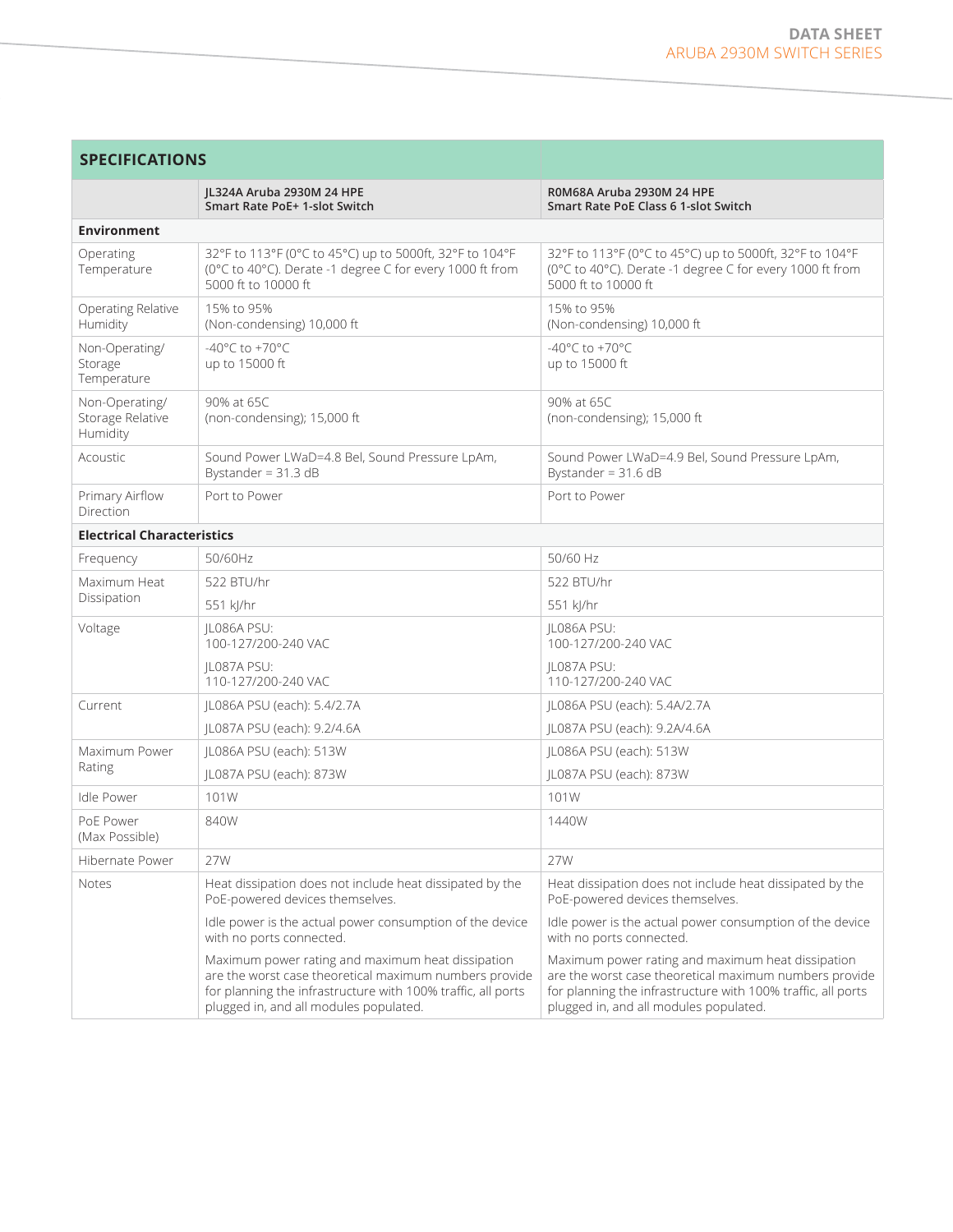## **The operating temperature range for an Aruba 2930M switch is 0°C to 50°C (32°F to 122°F) if any of the following transceivers are installed in the switch:**

- J9150A HP X132 10G SFP+ LC SR Transceiver
- J9151A HP X132 10G SFP+ LC LR Transceiver
- J9152A HP X132 10G SFP+ LC LRM Transceiver
- J9153A HP X132 10G SFP+ LC ER Transceiver
- JL308A Aruba 40G QSFP+ LC BiDi 150m MMF XCVR
- JH231A HP X142 40G QSFP+ MPO SR4 Transceiver
- JH232A HP X142 40G QSFP+ LC LR4 SM Transceiver
- JH233A HP X142 40G QSFP+ MPO CSR4 Transceiver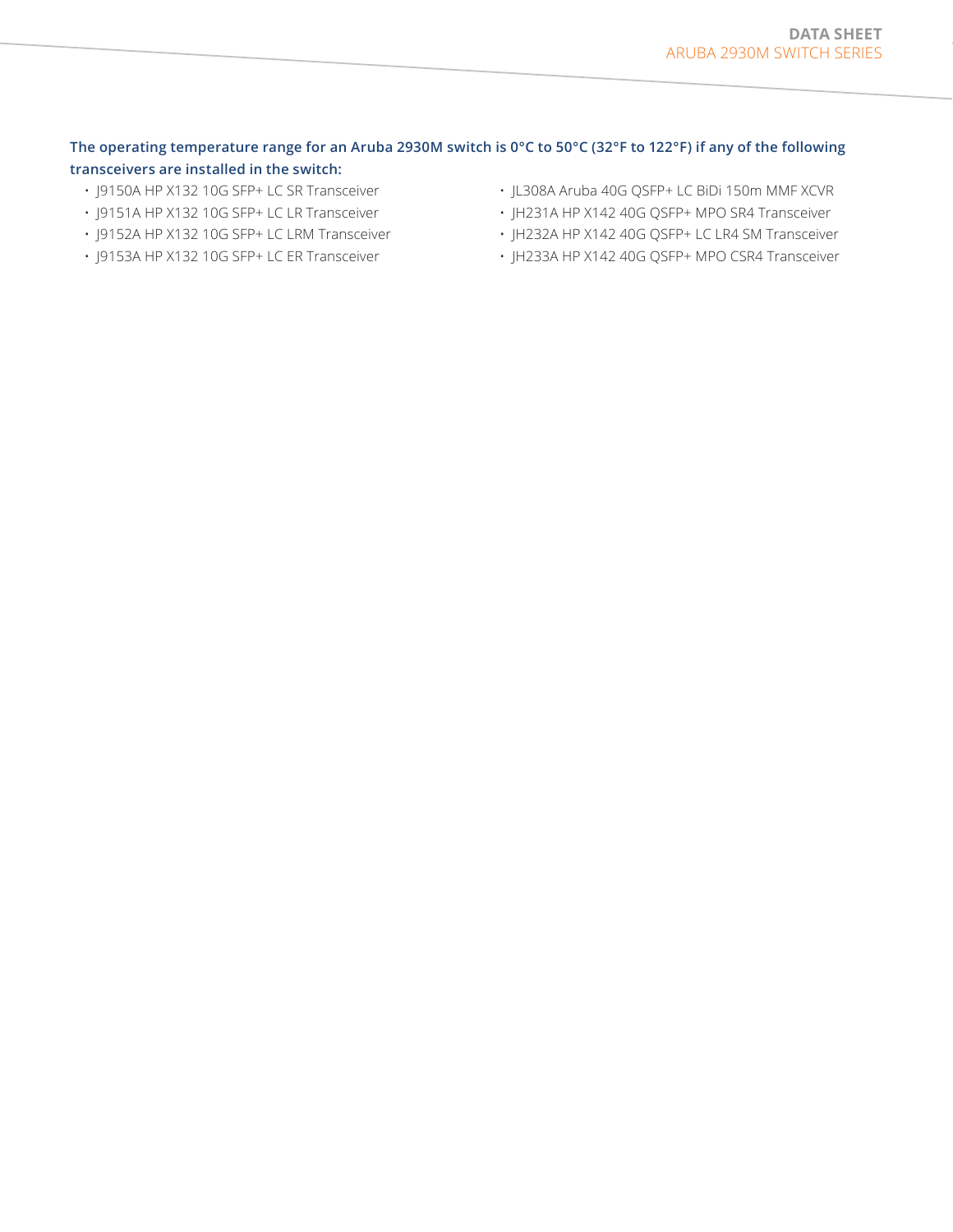| <b>SPECIFICATIONS</b>             |                                                        |
|-----------------------------------|--------------------------------------------------------|
| <b>Safety</b>                     |                                                        |
|                                   | UL 60950-1, 2nd Edition                                |
|                                   | EN 60950-1:2006 +A11:2009 : A1:2010 +A12:2011 +A2:2013 |
|                                   | IEC60950-1:2005 +A1:2009 +A2:2013                      |
|                                   | IEC62368-1:2014, 2nd Edition                           |
|                                   | CSA 22.2 No. 60950-1-07, 2nd Edition                   |
|                                   | EN60825-1:2007/IEC 60825-1:2007 Class 1                |
| <b>Emissions</b>                  |                                                        |
|                                   | EN 55032:2015/CISPR32:2015 Class A                     |
|                                   | CNS 13438: 2006 Class A                                |
|                                   | <b>VCCI Class A</b>                                    |
|                                   | FCC Title 47 CFR, Part 15, Class A                     |
|                                   | ICES-003 Class A                                       |
| <b>Immunity</b>                   |                                                        |
| Generic                           | EN 55024:2010/CISPR 24                                 |
| <b>ESD</b>                        | IEC 61000-4-2                                          |
| Radiated                          | IEC 61000-4-3                                          |
| EFT/Burst                         | IEC 61000-4-4                                          |
| Surge                             | IEC 61000-4-5                                          |
| Conducted                         | IEC 61000-4-6                                          |
| Power frequency<br>magnetic field | IEC 61000-4-8                                          |
| Voltage dips and<br>interruptions | IEC 61000-4-11                                         |
| Harmonics                         | EN 61000-3-2, IEC 61000-3-2                            |
| Flicker                           | EN 61000-3-3, IEC 61000-3-3                            |
| Management                        |                                                        |
|                                   | Aruba Central                                          |
|                                   | Aruba AirWave Network Management                       |
|                                   | IMC-Intelligent Management Center                      |
|                                   | Command-line interface                                 |
|                                   | Web browser                                            |
|                                   | Configuration menu                                     |
|                                   | REST interface                                         |
|                                   | SNMP manager                                           |
|                                   | Telnet                                                 |
|                                   | RMON1                                                  |
|                                   | <b>FTP</b>                                             |
|                                   | Out-of-band management                                 |
|                                   | Serial RS-232C                                         |
|                                   | Micro USB Serial                                       |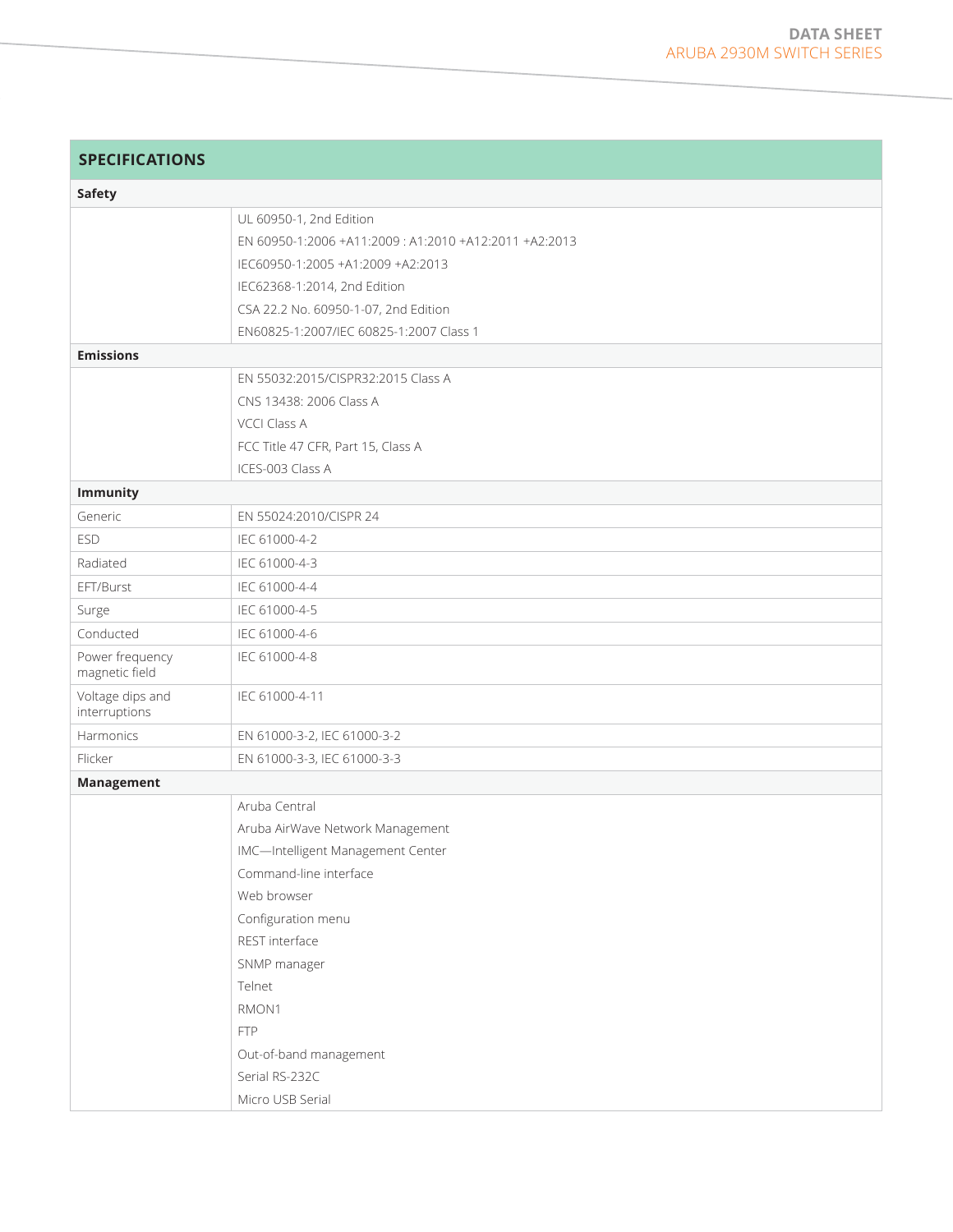# **STANDARDS AND PROTOCOLS (APPLIES TO ALL PRODUCTS IN SERIES)**

#### **Denial of service protection**

• CPU DoS Protection

#### **Device management**

- RFC 1155 Structure and Mgmt Information (SMIv1)
- RFC 1157 SNMPv1/v2c
- RFC 1591 DNS (client)
- RFC 1901 (Community based SNMPv2)
- RFC 1901-1907 SNMPv2c, SMIv2 and Revised MIB-II
- RFC 1908 (SNMP v1/2 Coexistence)
- RFC 2576 (Coexistence between SNMP V1, V2, V3)
- RFC 2578-2580 SMIv2
- RFC 2579 (SMIv2 Text Conventions)
- RFC 2580 (SMIv2 Conformance)
- RFC 2819 (RMON groups Alarm, Event, History and Statistics only)
- RFC 3416 (SNMP Protocol Operations v2)
- RFC 3417 (SNMP Transport Mappings)
- HTML and telnet management
- HTTP, SSHv1, and Telnet
- Multiple Configuration Files
- Multiple Software Images
- SNMP v3 and RMON RFC support
- SSHv1/SSHv2 Secure Shell
- TACACS/TACACS+
- Web UI

#### **General protocols**

- IEEE 802.1AX-2008 Link Aggregation
- IEEE 802.1D MAC Bridges
- IEEE 802.1p Priority
- IEEE 802.1Q VLANs
- IEEE 802.1s Multiple Spanning Trees
- IEEE 802.1v VLAN classification by Protocol and Port
- IEEE 802.1w Rapid Reconfiguration of Spanning Tree
- IEEE 802.3ab 1000BASE-T
- IEEE 802.3ad Link Aggregation Control Protocol (LACP)
- IEEE 802.3af Power over Ethernet
- IEEE 802.3at PoE+
- IEEE 802.3az Energy Efficient Ethernet
- IEEE 802.3bt 4-pair Power over Ethernet (PoE)
- IEEE 802.3bz 2.5 Gbps and 5 Gbps interfaces
- IEEE 802.3x Flow Control
- RFC 768 UDP
- RFC 783 TFTP Protocol (revision 2)
- RFC 792 ICMP
- RFC 793 TCP
- RFC 826 ARP
- RFC 854 TELNET
- RFC 868 Time Protocol
- RFC 951 BOOTP
- RFC 1058 RIPv1
- RFC 1256 ICMP Router Discovery Protocol (IRDP)
- RFC 1350 TFTP Protocol (revision 2)
- RFC 1519 CIDR
- RFC 1542 BOOTP Extensions
- IEEE 1588v2 Precision Time Protocol (Transparent Clock Mode)
- RFC 1918 Address Allocation for Private Internet
- RFC 2030 Simple Network Time Protocol (SNTP) v4
- RFC 2131 DHCP
- RFC 2236 IGMP Snooping
- RFC 2453 RIPv2
- RFC 2865 Remote Authentication Dial In User Service (RADIUS)
- RFC 2866 RADIUS Accounting
- RFC 3046 DHCP Relay Agent Information Option
- RFC 3411 An Architecture for Describing Simple Network Management Protocol (SNMP) Management Frameworks
- RFC 3412 Message Processing and Dispatching for the Simple Network Management Protocol (SNMP)
- RFC 3413 Simple Network Management Protocol (SNMP) Applications
- RFC 3414 User-based Security Model (USM) for version 3 of the Simple Network Management Protocol (SNMPv3)
- RFC 3415 View-based Access Control Model (VACM) for the Simple Network Management Protocol (SNMP)
- RFC 3416 Protocol Operations for SNMP
- RFC 3417 Transport Mappings for the Simple Network Management Protocol (SNMP)
- RFC 3418 Management Information Base (MIB) for the Simple Network Management Protocol (SNMP)
- RFC 3575 IANA Considerations for RADIUS
- RFC 3576 Ext to RADIUS (CoA only)
- RFC 4541 Considerations for Internet Group Management Protocol (IGMP) and Multicast Listener Discovery (MLD) Snooping Switches
- RFC 4675 RADIUS VLAN & Priority
- RFC 4861 Neighbor Discovery for IP version 6 (IPv6)
- RFC 4862 IPv6 Stateless Address Autoconfiguration
- RFC 5905 Network Time Protocol Version 4: Protocol and Algorithms Specification
- UDLD (Uni-directional Link Detection)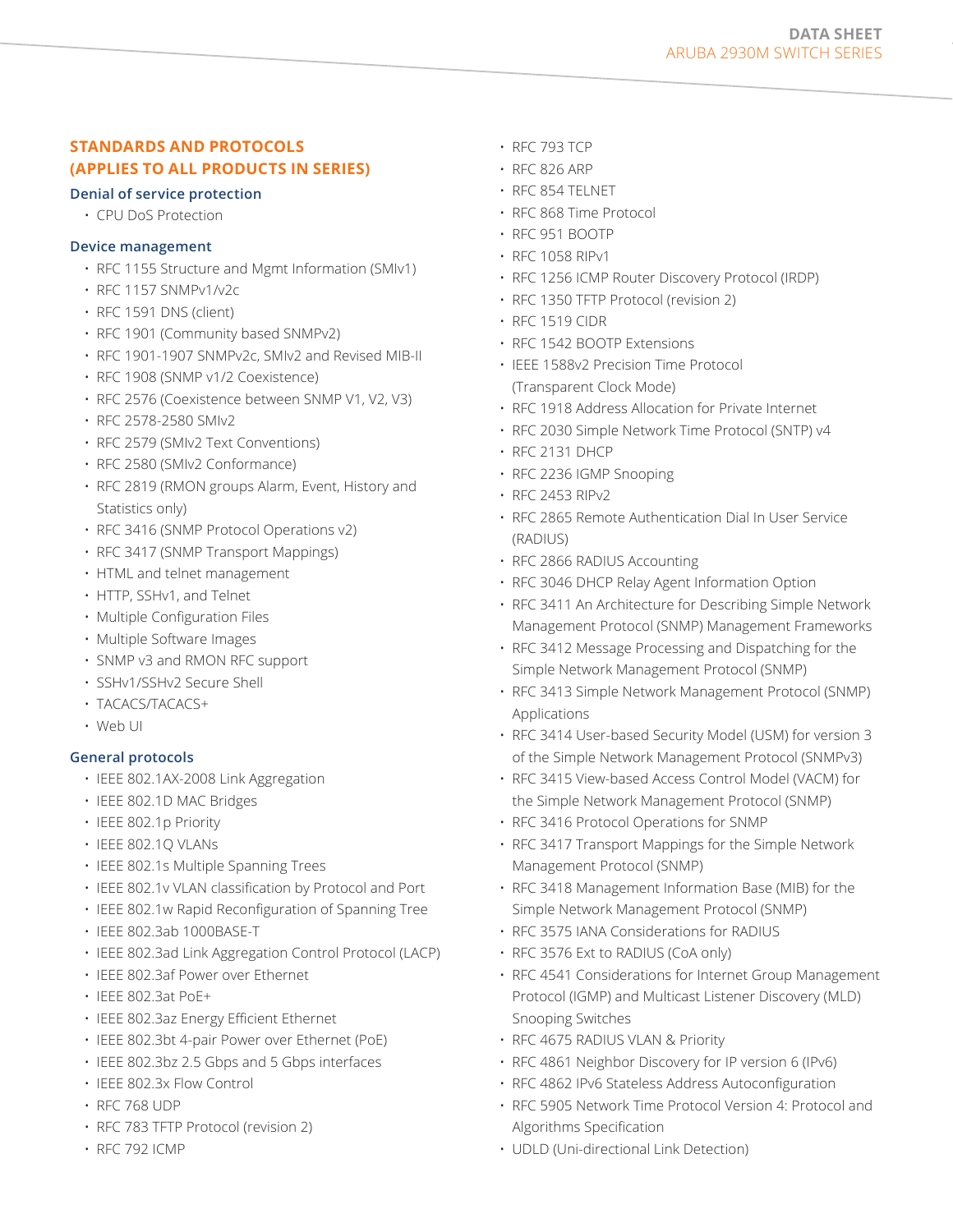## **DATA SHEET**  ARUBA 2930M SWITCH SERIES

## **IP Multicast**

- RFC 1112 IGMP
- RFC 2236 IGMPv2
- RFC 2710 Multicast Listener Discovery (MLD) for IPv6
- RFC 3376 IGMPv3
- RFC 3973 PIM Dense Mode
- RFC 4601 PIM Sparse Mode
- RFC 4541 Considerations for Internet Group Management Protocol (IGMP) and Multicast Listener Discovery (MLD) Snooping Switches
- RFC 5059 Bootstrap Router—Except for scope zones
- RFC 7761 PIM Sparse Mode

## **IPV6**

- RFC 1981 IPv6 Path MTU Discovery
- RFC 2080 RIPng for IPv6
- RFC 2081 RIPng Protocol Applicability Statement
- RFC 2082 RIP-2 MD5
- RFC 2460 IPv6 Specification
- RFC 2464 Transmission of IPv6 over Ethernet Networks
- RFC 2710 Multicast Listener Discovery (MLD) for IPv6
- RFC 2925 Definitions of Managed Objects for Remote Ping, Traceroute, and Lookup Operations (Ping only)
- RFC 2925 Remote Operations MIB (Ping only)
- RFC 3019 MLDv1 MIB
- RFC 3315 DHCPv6 (client and relay)
- RFC 3484 Default Address Selection for IPv6
- RFC 3513 IPv6 Addressing Architecture
- RFC 3596 DNS Extension for IPv6
- RFC 3810 MLDv2 for IPv6
- RFC 4022 MIB for TCP
- RFC 4113 MIB for UDP
- RFC 4251 SSHv6 Architecture
- RFC 4252 SSHv6 Authentication
- RFC 4253 SSHv6 Transport Layer
- RFC 4254 SSHv6 Connection
- RFC 4291 IP Version 6 Addressing Architecture
- RFC 4293 MIB for IP
- RFC 4419 Key Exchange for SSH
- RFC 4443 ICMPv6
- RFC 4541 IGMP & MLD Snooping Switch
- RFC 4861 IPv6 Neighbor Discovery
- RFC 4862 IPv6 Stateless Address Auto-configuration
- RFC 5095 Deprecation of Type 0 Routing Headers in IPv6
- RFC 6620 FCFS SAVI
- draft-ietf-savi-mix

## **MIBs**

- IEEE 802.1ap (MSTP and STP MIB's only)
- IEEE 8021-Bridge-MIB (2008)
- IEEE 8021-Q-Bridge-MIB (2008)
- RFC 1155 Structure & ID of Mgmt Info for TCP/IP Internets
- RFC 1156 (TCP/IP MIB)
- RFC 1157 A Simple Network Management Protocol (SNMP)
- RFC 1213 MIB II
- RFC 1493 Bridge MIB
- RFC 1724 RIPv2 MIB
- RFC 2021 RMONv2 MIB
- RFC 2578 Structure of Management Information Version 2 (SMIv2)
- RFC 2579 Textual Conventions for SMIv2
- RFC 2580 Conformance Statements for SMIv2
- RFC 2613 SMON MIB
- RFC 2618 RADIUS Client MIB
- RFC 2620 RADIUS Accounting MIB
- RFC 2665 Ethernet-Like-MIB
- RFC 2668 802.3 MAU MIB
- RFC 2674 802.1p and IEEE 802.1Q Bridge MIB
- RFC 2737 Entity MIB (Version 2)
- RFC 2819 RMON MIB
- RFC 2863 The Interfaces Group MIB
- RFC 2925 Ping MIB
- RFC 2932 IP (Multicast Routing MIB)
- RFC 2933 IGMP MIB
- RFC 3414 SNMP-User based-SM MIB
- RFC 3415 SNMP-View based-ACM MIB
- RFC 3417 Simple Network Management Protocol (SNMP) over IEEE 802 Networks
- RFC 3418 MIB for SNMPv3
- RFC 4836 Managed Objects for 802.3 Medium Attachment Units (MAU)

#### **Network management**

- IEEE 802.1AB Link Layer Discovery Protocol (LLDP)
- RFC 1155 Structure of Management Information
- RFC 1157 SNMPv1
- RFC 2021 Remote Network Monitoring Management Information Base Version 2 using SMIv2
- RFC 2576 Coexistence between SNMP versions
- RFC 2578 Structure of Management Information Version 2 (SMIv2)
- RFC 2579 Textual Conventions for SMIv2
- RFC 2580 Conformance Statements for SMIv2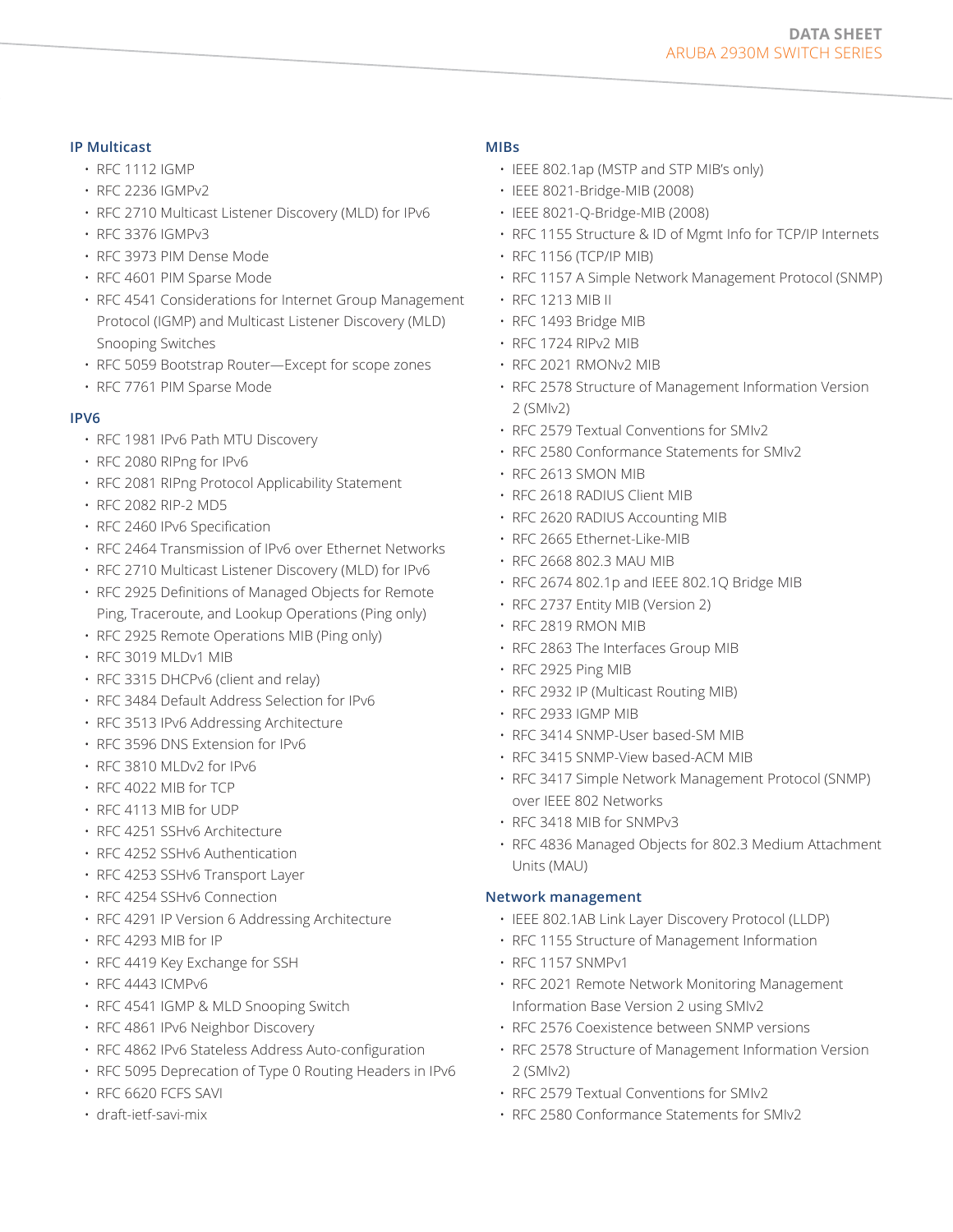- RFC 2819 Four groups of RMON: 1 (statistics), 2 (history), 3 (alarm) and 9 (events)
- RFC 2819 Remote Network Monitoring Management Information Base
- RFC 2856 Textual Conventions for Additional High Capacity Data Types
- RFC 2925 Definitions of Managed Objects for Remote Ping, Traceroute, and Lookup Operations
- RFC 3164 BSD syslog Protocol
- RFC 3176 sFlow
- RFC 3411 SNMP Management Frameworks
- RFC 3412 Message Processing and Dispatching for the Simple Network Management Protocol (SNMP)
- RFC 3413 Simple Network Management Protocol (SNMP) Applications
- RFC 3414 User-based Security Model (USM) for version 3 of the Simple Network Management Protocol (SNMPv3)
- RFC 3415 View-based Access Control Model (VACM) for the Simple Network Management Protocol (SNMP)
- RFC 3418 Management Information Base (MIB) for the Simple Network Management Protocol (SNMP)
- RFC 5424 Syslog Protocol
- ANSI/TIA-1057 LLDP Media Endpoint Discovery (LLDP-MED)
- SNMPv1/v2c/v3
- XRMON

# **QoS/CoS**

- IEEE 802.1p (CoS)
- RFC 2474 DiffServ Precedence, including 8 queues/port
- RFC 2475 DiffServ Architecture
- RFC 2597 DiffServ Assured Forwarding (AF)
- RFC 2598 DiffServ Expedited Forwarding (EF)
- Ingress Rate Limiting

## **Security**

- IEEE 802.1X Port Based Network Access Control
- RFC 1321 The MD5 Message-Digest Algorithm
- RFC 1334 PPP Authentication Protocols (PAP)
- RFC 1492 An Access Control Protocol, Sometimes Called TACACS
- RFC 1492 TACACS+
- RFC 1994 PPP Challenge Handshake Authentication Protocol (CHAP)
- RFC 2082 RIP-2 MD5 Authentication
- RFC 2104 Keyed-Hashing for Message Authentication
- RFC 2138 RADIUS Authentication
- RFC 2139 RADIUS Accounting
- RFC 2246 Transport Layer Security (TLS)
- RFC 2548 Microsoft® Vendor-specific RADIUS Attributes
- RFC 2618 RADIUS Authentication Client MIB
- RFC 2620 RADIUS Accounting Client MIB
- RFC 2698 A Two Rate Three Color Marker
- RFC 2716 PPP EAP TLS Authentication Protocol
- RFC 2818 HTTP Over TLS
- RFC 2865 RADIUS (client only)
- RFC 2865 RADIUS Authentication
- RFC 2866 RADIUS Accounting
- RFC 2867 RADIUS Accounting Modifications for Tunnel Protocol Support
- RFC 2868 RADIUS Attributes for Tunnel Protocol Support
- RFC 2869 RADIUS Extensions
- RFC 2882 NAS Requirements: Extended RADIUS Practices
- RFC 3162 RADIUS and IPv6
- RFC 3576 Dynamic Authorization Extensions to RADIUS
- RFC 3579 RADIUS Support For Extensible Authentication Protocol (EAP)
- RFC 3580 IEEE 802.1X RADIUS
- RFC 3580 IEEE 802.1X Remote Authentication Dial In User Service (RADIUS) Usage Guidelines
- RFC 4576 RADIUS Attributes
- Access Control Lists (ACLs)
- draft-grant-tacacs-02 (TACACS)
- Guest VLAN for 802.1X
- MAC Authentication
- MAC Lockdown
- MAC Lockout
- Port Security
- Secure Sockets Layer (SSL)
- SSHv2 Secure Shell
- Web Authentication
- RFC 7030 Enrollment over Secure Transport
- RFC 6614 Transport Layer Security (TLS) Encryption over Radius (RadSec)